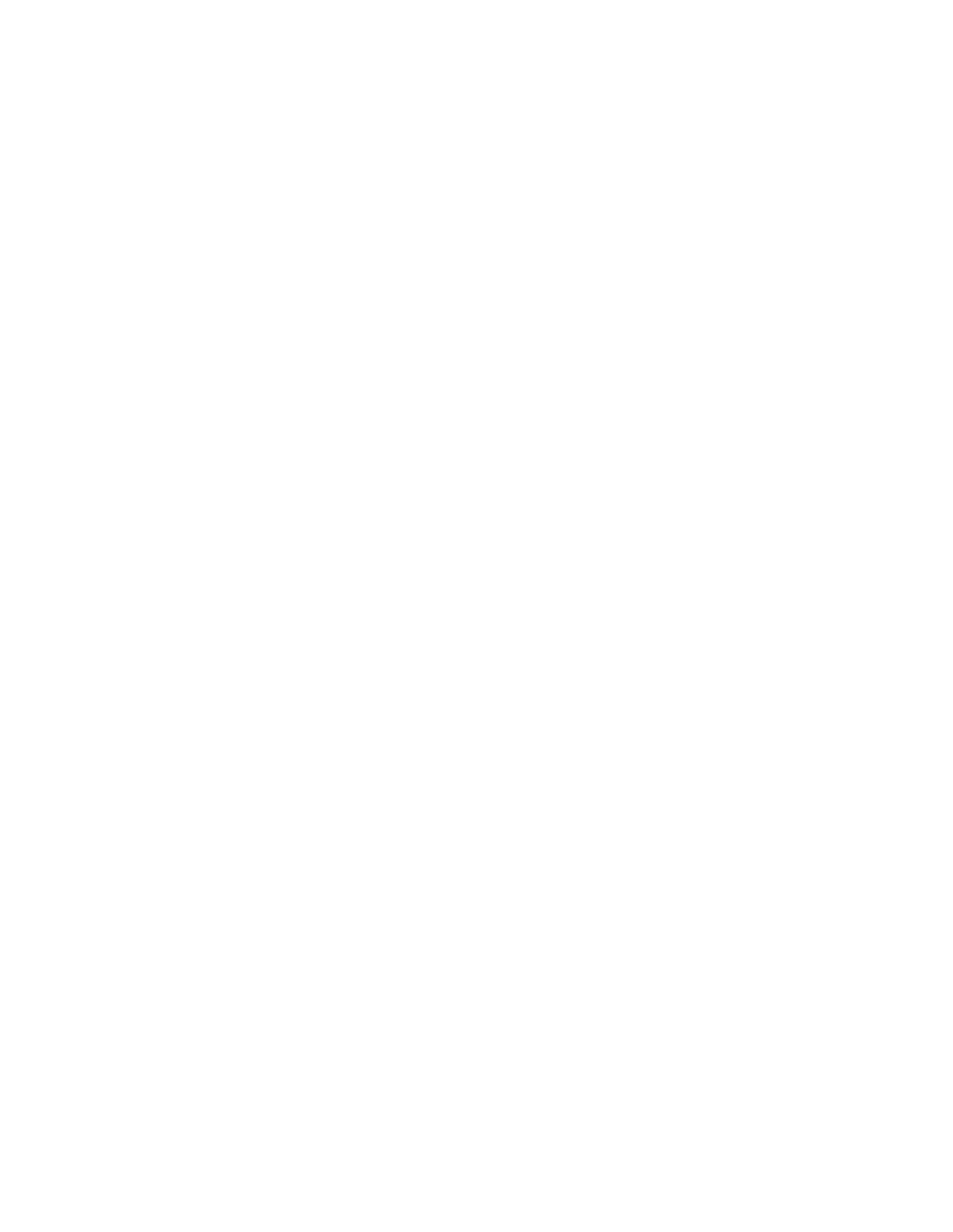| <b>Table of Contents</b>         |                                                                    | Page |
|----------------------------------|--------------------------------------------------------------------|------|
|                                  | Behavioral Health (Mental Health and Addictions)                   |      |
| Childcare and Education          |                                                                    | 5    |
| <b>Children's Health</b>         |                                                                    | 6    |
| Clothing                         |                                                                    | 6    |
| <b>Dental Services</b>           |                                                                    | 6    |
|                                  | Disease Specific Services (Cancer, Diabetes, MS, HIV, Alzheimer's) | 7    |
| <b>Family Services</b>           |                                                                    | 7    |
| Financial                        |                                                                    | 8    |
| Food and Nutrition               |                                                                    | 8    |
| <b>Health Insurance</b>          |                                                                    | 9    |
|                                  | Health & Wellness (Education and Support Groups)                   | 10   |
| <b>Housing and Utilities</b>     |                                                                    | 11   |
| Legal                            |                                                                    | 12   |
|                                  | Medical Equipment, Hearing, & Vision                               | 12   |
| <b>Physical Therapy Agencies</b> |                                                                    | 13   |
| <b>Prescription Assistance</b>   |                                                                    | 14   |
|                                  | Services for Individuals with Disabilities                         | 14   |
|                                  | Senior Services - Senior Care Resources & Senior Centers           | 15   |
|                                  | <b>Adult Medical Day Care Centers</b>                              | 15   |
|                                  | Congregate Housing                                                 | 15   |
|                                  | In-Home Assistance                                                 | 16   |
|                                  | Assisted Living Facilities in Allegany County                      | 16   |
|                                  | Senior Apartments                                                  | 17   |
|                                  | Assisted Living Facilities outside Allegany                        | 18   |
|                                  | <b>Local Nursing Homes</b>                                         | 19   |
| Transportation                   |                                                                    | 20   |
| <b>Urgent Care</b>               |                                                                    | 20   |
| <b>Veterans Services</b>         |                                                                    | 20   |
| Vocational                       |                                                                    | 20   |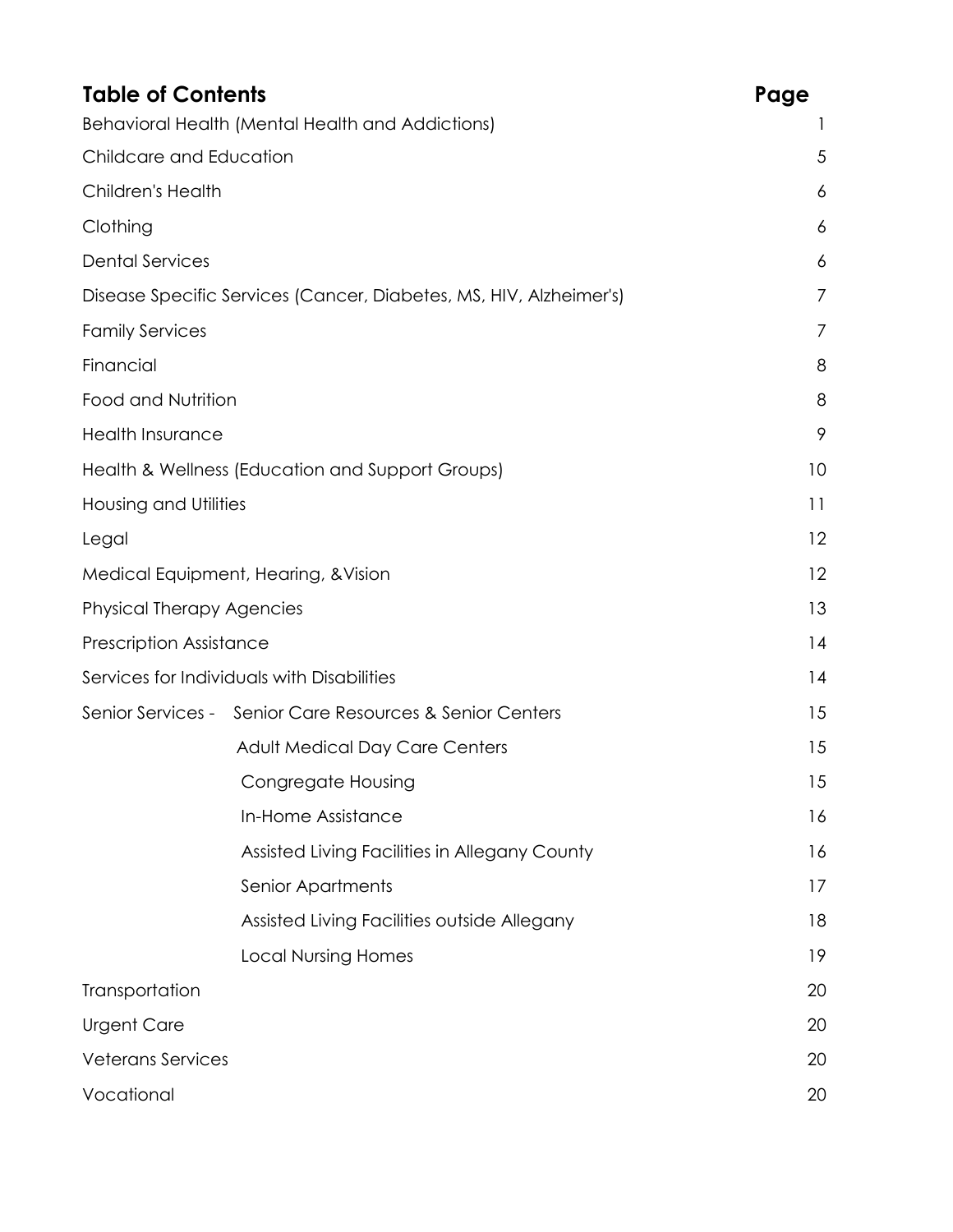| <b>Behavioral Health</b>                                                                                                                                                                                                                                                                                                                                                                                      |                                                                                                                                  |
|---------------------------------------------------------------------------------------------------------------------------------------------------------------------------------------------------------------------------------------------------------------------------------------------------------------------------------------------------------------------------------------------------------------|----------------------------------------------------------------------------------------------------------------------------------|
| <b>Crisis Services</b><br><b>WMHS After-Hour Emergency</b><br>Maryland Crisis Hotline Network<br>National Suicide Prevention Lifeline<br><b>Mental Health Services</b><br>Allegany County Health Department Behavioral Health<br><b>WMHS Outpatient Behavioral Health Services</b><br>WMHS Inpatient Psychiatric and Addictions Services<br>Thomas B. Finan Center<br><b>Garrett County Behavioral Health</b> | 240-964-1399<br>800-422-0009<br>1-800-273-TALK<br>301-759-5280<br>240-964-8585<br>240-964-2200<br>301-777-2405<br>301-334-7680   |
| <b>Addictions Services</b><br>Allegany County Health Department Behavioral Health<br><b>WMHS Outpatient Behavioral Health Services</b><br>Potomac Highlands Guild<br>(hotline/walk in crisis/referrals)<br>New Creek<br>Romney<br>Petersburg<br>Moorefield                                                                                                                                                    | 301-759-5280 or 301-<br>759-5050<br>240-964-8585<br>800-545-HELP<br>304-788-2241<br>304-822-3897<br>304-257-1155<br>304-538-2302 |
| <b>Outpatient Treatment Facilities</b><br><b>WMHS Occupational Health</b><br><b>Western Maryland Recovery Services</b><br><b>Cumberland Treatment Center</b><br>Western Maryland Pain & Rehab Center<br>ADAC (alternative drug and alcohol counseling)                                                                                                                                                        | 240-964-9355<br>301-724-1144<br>301-687-0940<br>240-362-7220<br>301-729-0340                                                     |
| <b>In Patient</b><br>WMHS Inpatient Psychiatric and Addictions Services<br>Joseph S Massie Unit, Cumberland, MD<br>Lois E. Jackson Unit (adolescentIP addictions program)<br>Somerset Hospital, Twin Lakes Center PA<br>John D Good Recovery Center, WV<br>Chestnut Ridge, WV<br><b>Bob Mays Recovery Center, WV</b><br>Mt Manor, Emmitsburg, MD                                                              | 240-964-2200<br>301-777-2285<br>301-777-2290<br>814-443-3639<br>304-789-3142<br>304-598-6400<br>304-623-2178<br>800-446-8833     |
| Early Intervention for Teens at Risk of Substance Use Disorders<br>Allegany County Health Department Behavioral Health                                                                                                                                                                                                                                                                                        | 301-759-5050                                                                                                                     |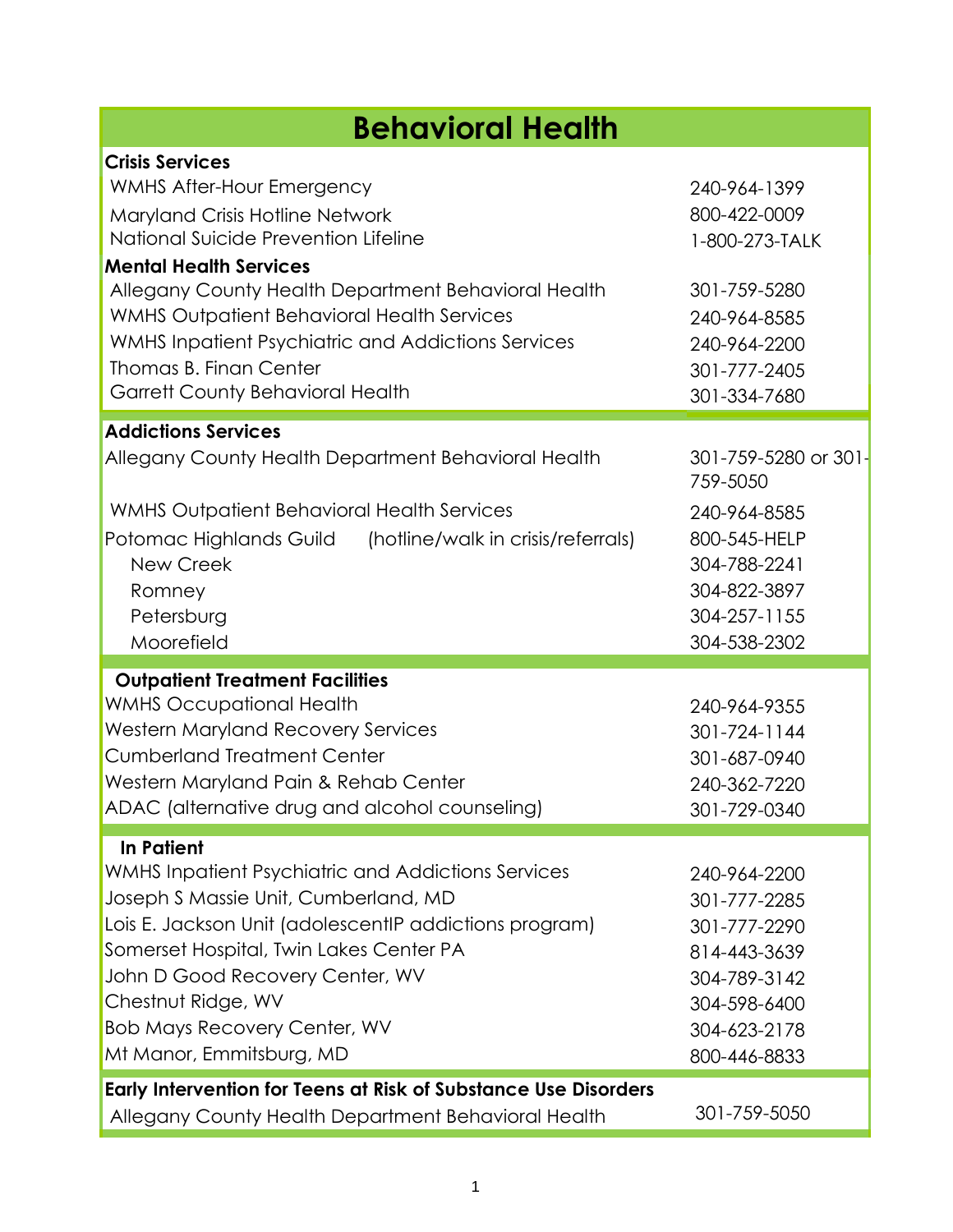| <b>Services for Pregnant Women and Drug-Affected Infants</b>                                                                                                                                                                                           |                              |
|--------------------------------------------------------------------------------------------------------------------------------------------------------------------------------------------------------------------------------------------------------|------------------------------|
| <b>Healthy Start and New Beginnings</b>                                                                                                                                                                                                                | 301-759-5079                 |
| <b>DWI Education Program</b>                                                                                                                                                                                                                           |                              |
| Allegany County Health Department Behavioral Health                                                                                                                                                                                                    | 301-759-5050                 |
| ADAC (alternative drug and alcohol counseling)                                                                                                                                                                                                         | 301-729-0340                 |
| <b>Behavioral Health Support Services/Groups</b>                                                                                                                                                                                                       |                              |
| Mental Health Systems Office (case management)                                                                                                                                                                                                         | 301-759-5070                 |
| Allegany County Health Department Behavioral Health                                                                                                                                                                                                    | 301-759-5050                 |
| Maryland Public Mental Health System                                                                                                                                                                                                                   | 800-888-1965                 |
| <b>Hope Station</b>                                                                                                                                                                                                                                    | 240-362-7168                 |
| <b>Family Crisis Resource Center</b>                                                                                                                                                                                                                   | 301-759-9244                 |
| <b>Archway Station</b>                                                                                                                                                                                                                                 | 301-777-1700                 |
| Pressley Ridge                                                                                                                                                                                                                                         | 301-724-8413                 |
| Alcoholics Anonymous                                                                                                                                                                                                                                   | 301-722-6110                 |
| Narcotics Anonymous<br>Al-Anon                                                                                                                                                                                                                         | 301-722-6110<br>301-722-6110 |
| <b>Local Outpatient Behavioral Health Providers</b>                                                                                                                                                                                                    |                              |
| <b>Provider Name and Address</b>                                                                                                                                                                                                                       | Phone                        |
| WMHS Behavioral Health (counseling & psychiatrists)                                                                                                                                                                                                    |                              |
| 12502 Willowbrook Rd. Suite 380, Cumberland MD                                                                                                                                                                                                         | 240-964-8585                 |
| Dr. Nava                                                                                                                                                                                                                                               |                              |
| 81 Baltimore St. Cumberland MD                                                                                                                                                                                                                         | 301-777-9330                 |
| Dr. Nagulendren<br>Cumberland, MD                                                                                                                                                                                                                      | 301-777-9330                 |
|                                                                                                                                                                                                                                                        |                              |
| 517 Oldtown Rd, Cumberland, MD                                                                                                                                                                                                                         | 240-362-7077                 |
|                                                                                                                                                                                                                                                        | 301-777-0620                 |
| & psychiatrists) PO Box 1745<br>Willowbrook Rd. Cumberland, MD                                                                                                                                                                                         | 301-759-5280                 |
| 152 Bedford St. Cumberland, MD                                                                                                                                                                                                                         | 301-722-8000                 |
| Allegany Behavioral Medicine, LLC (counseling & psychiatrists)<br>Dr. Lynn<br>Allegany County Health Dept Behavioral Health (counseling<br><b>Zealand Psychological Assoc.</b><br>Psychological Services of WMD<br>925 Bishop Walsh Rd. Cumberland, MD | 301-777-0451                 |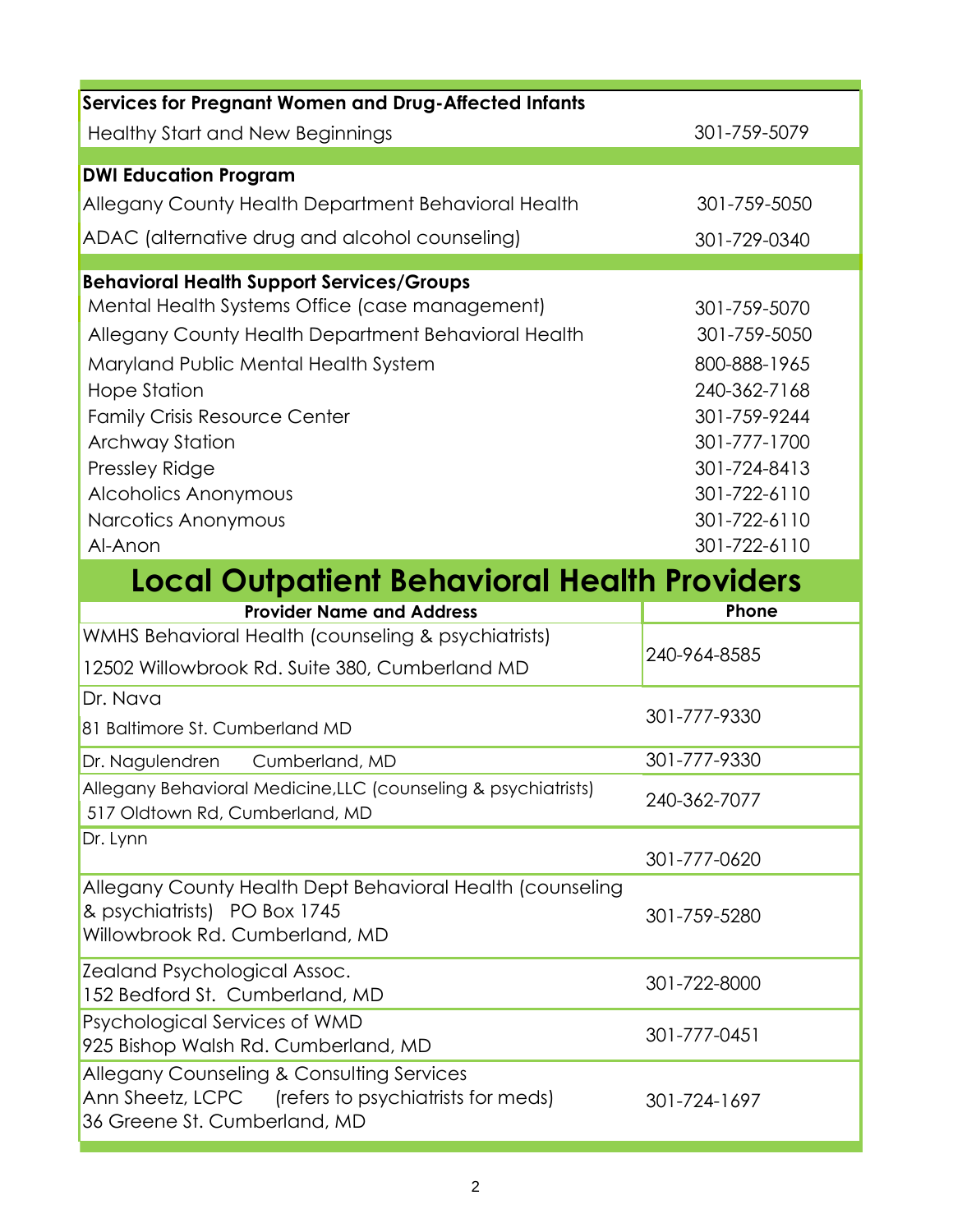| <b>Local Outpatient Mental Health Providers</b> |                                                                    |                              |  |
|-------------------------------------------------|--------------------------------------------------------------------|------------------------------|--|
| <b>Provider Name</b>                            | <b>Address</b>                                                     | Phone                        |  |
| Suanne Lewis, PhD.                              | Cumberland, MD                                                     | 301-759-2813                 |  |
| Davis Dayhoff, PhD.                             | 9 Market St., Cumberland, MD                                       | 301-759-3360                 |  |
| Committed to Change                             | Glenn St., Cumberland, MD                                          | 240-580-1919                 |  |
| Kevin Peterson, PhD.                            | 9 Market St.<br>Cumberland, MD                                     | 301-759-3360                 |  |
| Jim Miller, PhD.<br>Helen Miller, LCPC          | 153 Baltimore St, 3 <sup>rd</sup> Floor, suite 1<br>Cumberland, MD | 301-724-4081                 |  |
| Dr. Debra N. Schaaf, PhD.                       | Washington St. Cumberland                                          | 301-724-5544                 |  |
| Chapman and Associates Health<br>Care           | 922 National Hwy. LaVale                                           | 240-362-7294                 |  |
| <b>Covenant Counseling</b>                      | 907 Seton Drive<br>Cumberland, MD                                  | 301-777-0633                 |  |
| Family Crisis Resource Ctr.                     | 146 Bedford St.                                                    |                              |  |
| (free to victims of domestic<br>violence)       | Cumberland, MD                                                     | 301-759-9246                 |  |
| <b>FSU Counseling</b>                           | <b>FSU-Braddock Rd</b><br>Frostburg, MD                            | 301-687-4234                 |  |
| Dept of Veteran Affairs                         | 200 Glenn St<br>Cumberland, MD                                     | 301-724-0061                 |  |
| <b>Appalachian Wellness Center</b>              | 507 Henderson Ave<br>Cumberland, MD or<br>90 Main St. Westernport  | 301-724-7277<br>301-359-9418 |  |
| Potomac Behavioral &<br>Occupational Therapy    | 249 Henderson Ave. Cumberland                                      | 240-362-7444                 |  |
| Steven Hartsock, PhD                            | 72 Pershing St. Cumberland                                         | 301-777-9005                 |  |
| <b>WASHINGTON COUNTY</b>                        |                                                                    |                              |  |
| <b>Washington County Behavioral</b><br>Health   | 24 North Walnut Street, Suite 300<br>Hagerstown, MD 21740          | 301-766-7600                 |  |
| <b>Brooklane</b>                                | P.O. Box 1945<br>Hagerstown, MD 21742                              | 800-342-2992                 |  |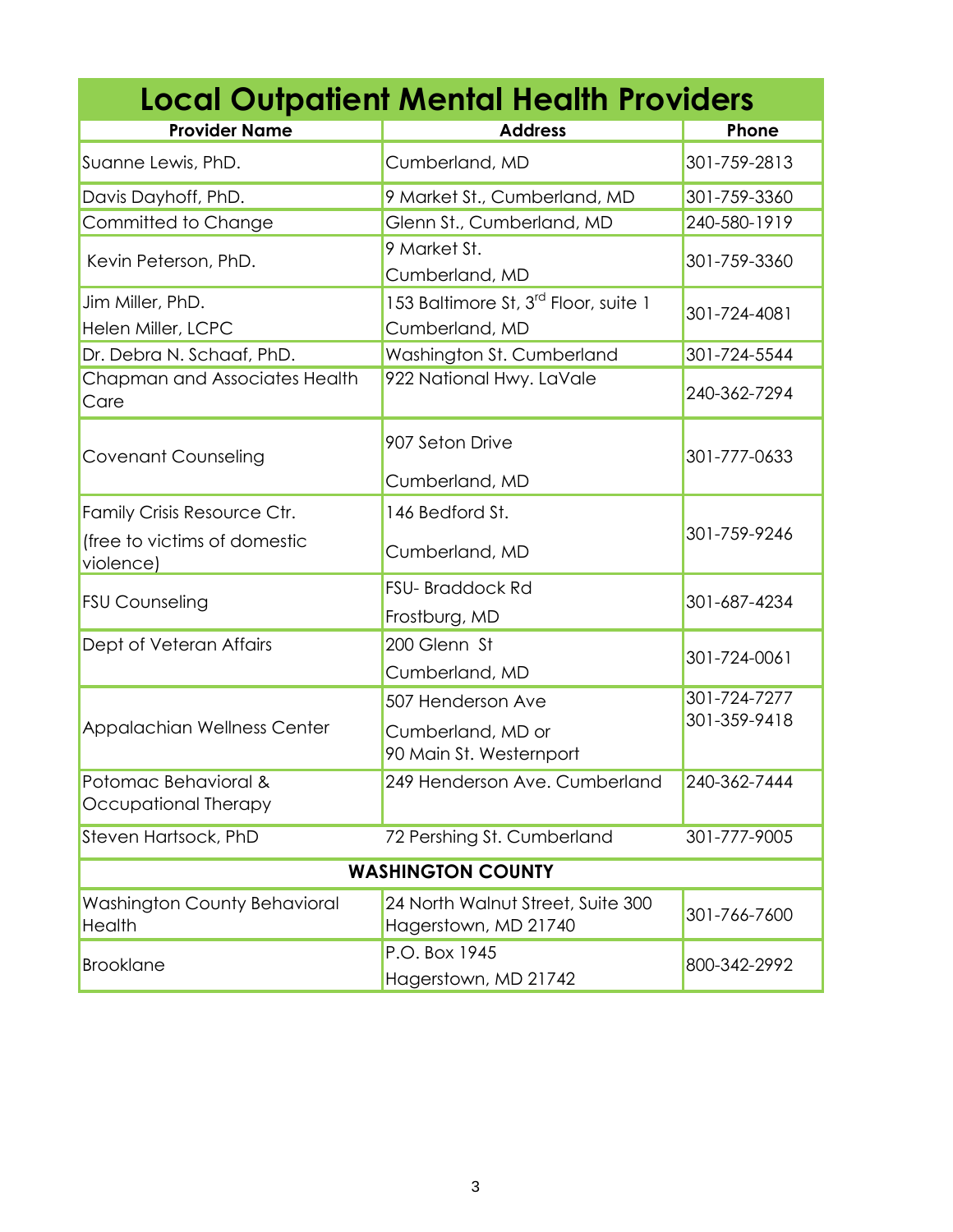| <b>Local Outpatient Mental Health Providers</b>                          |                                                      |                |  |
|--------------------------------------------------------------------------|------------------------------------------------------|----------------|--|
| <b>GARRETT COUNTY</b>                                                    |                                                      |                |  |
| <b>Provider Name</b>                                                     | <b>Address</b>                                       | Phone          |  |
| Dr. Stewart Callis                                                       | 317 E. Oak St.                                       | 301-334-5281   |  |
| (psychiatrist) ALSO AT GCHD                                              | Oakland, MD                                          |                |  |
| <b>Garrett Cty. MHClinic</b>                                             | 1025 Memorial Drive                                  | 301-334-7680   |  |
| (counseling & psychiatrists)                                             | Oakland, MD 21550                                    |                |  |
|                                                                          |                                                      |                |  |
| <b>Christian Counseling Services</b>                                     | PO Box 82                                            | 301-895-3117   |  |
| Dr. Seth Ramer                                                           | Grantsville MD                                       |                |  |
|                                                                          | <b>WEST VIRGINIA</b>                                 |                |  |
| <b>Provider Name</b>                                                     | <b>Address</b>                                       | Phone          |  |
| Potomac Highlands Guild                                                  | <b>PO Box 128</b>                                    | 304-788-2241   |  |
| Keyser Office                                                            | New Creek, WV 26743                                  | 1-800-545-4357 |  |
| (counseling & psychiatrists)                                             |                                                      |                |  |
| Potomac Highlands Guild                                                  | 245 Charlevoix Pl.                                   | 304-822-3897   |  |
| Romney Office                                                            | PO Box 1583                                          | 1-800-545-4357 |  |
| (counseling & psychiatrists)                                             | Romney, WV 26757                                     |                |  |
| Potomac Highlands Guild                                                  | 7 Mountain Views St                                  | 304-538-2302   |  |
| Petersburg Office                                                        |                                                      | 1-800-545-4357 |  |
| (counseling & psychiatrists)                                             | Petersburg, WV 26847                                 |                |  |
| Potomac Highlands Guild                                                  | PO box 412                                           | 304-358-2351   |  |
| Franklin Office                                                          | Franklin, WV 26807                                   | 1-800-545-4357 |  |
| (counseling & psychiatrists)                                             |                                                      |                |  |
| Dr. Scott Thomas                                                         | Rt. 3, Box 3152, Keyser, WV 26726                    | 304-788-9320   |  |
| Greg Trainer and Assoc.                                                  | 155 Armstrong St, #8 Keyser, WV                      | 304-788-1138   |  |
| Mtn. State Psych Services                                                | 130 Center St., Keyser, WV 26726                     | 304-788-1113   |  |
| <b>Eastern Psychological Services</b>                                    | 278 N. High St.<br>Romney, WV 26757                  | 304-822-3429   |  |
| <b>Watermark Counseling</b>                                              | 1st Place on North Mill Drive<br>Ft. Ashby, WV 26719 | 304-298-4082   |  |
| <b>Family Crisis Center</b><br>(free to victims of domestic<br>violence) | 28 North "F" St., Keyser, WV 26726                   | 304-788-6061   |  |

This is not a full list of all providers and providers change often so you may want to consult with your insurance company for additional providers.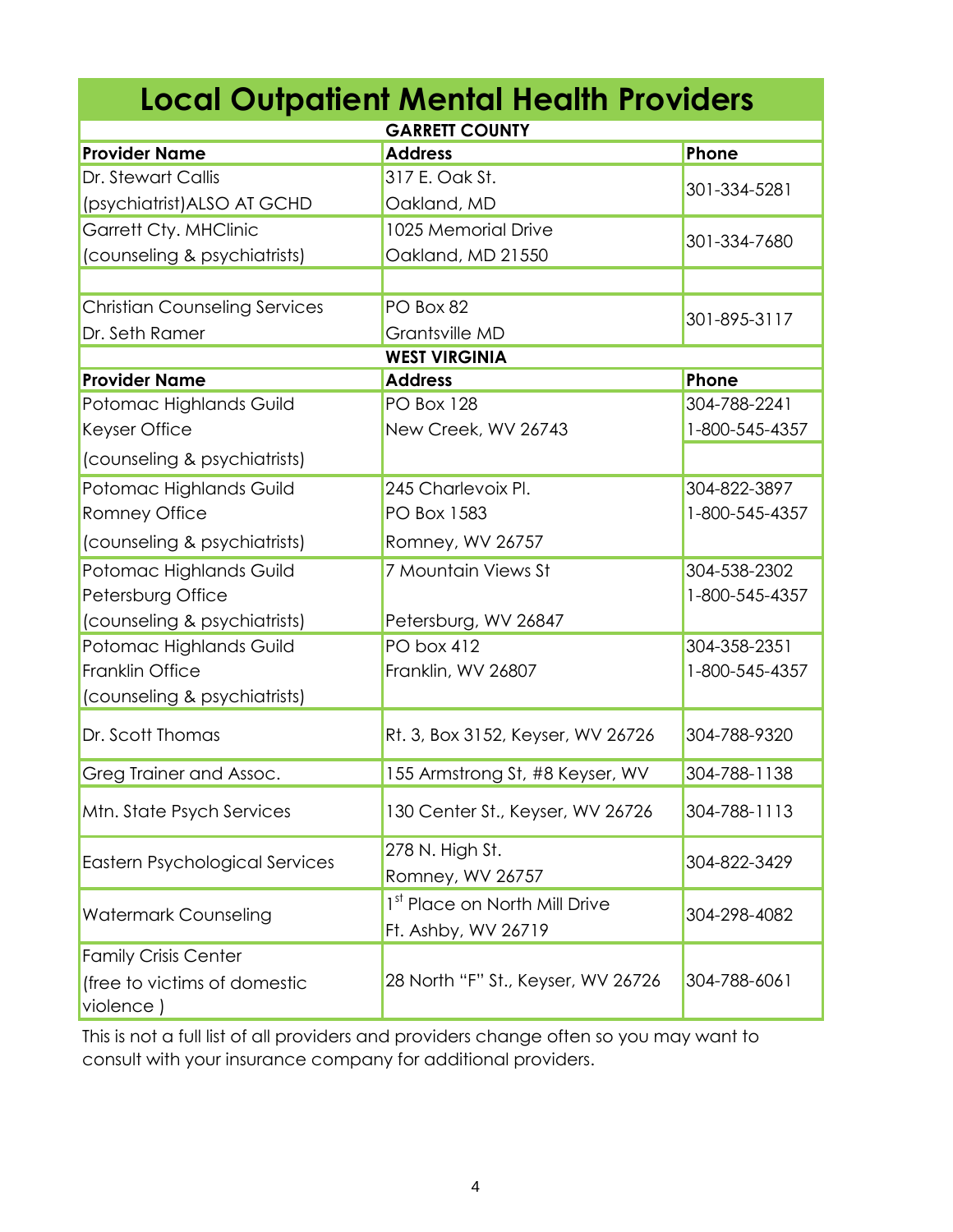| <b>Local Outpatient Mental Health Providers</b>              |                                       |              |  |
|--------------------------------------------------------------|---------------------------------------|--------------|--|
| <b>PENNSYLVANIA</b>                                          |                                       |              |  |
| <b>Provider Name</b>                                         | <b>Address</b>                        | Phone        |  |
| <b>Bedford &amp; Somerset Mental</b><br><b>Health Clinic</b> | 1243 Shed Rd.                         | 814-623-5166 |  |
| (counseling & psychiatrists)                                 | Bedford, PA 15522                     |              |  |
|                                                              | 144 Fifth Ave.                        |              |  |
| Hyndman Health Clinic                                        | <b>PO box 706</b><br>Hyndman PA 15545 | 814-842-3206 |  |
|                                                              | <b>Childcare and Education</b>        |              |  |
| <b>Child Care</b>                                            |                                       |              |  |
| Apples for Children                                          |                                       | 800-924-9188 |  |
| Office of Child Care                                         |                                       | 301-777-2091 |  |
| <b>DSS Child Care Subsidy</b>                                |                                       | 301-784-7000 |  |
| Maryland Family Network - locate child care                  |                                       | 800-924-9188 |  |
|                                                              |                                       |              |  |
| <b>Early Childhood Education</b>                             |                                       |              |  |
| Head Start and Early Head Start                              |                                       | 301-777-5970 |  |
| Judy Center at Beall Frostburg                               |                                       | 301-689-8489 |  |
| Judy Center at South Penn Cumberland                         |                                       | 301-687-9022 |  |
|                                                              |                                       |              |  |
| <b>Education</b><br>Allegany County Board of Education       |                                       | 301-759-2000 |  |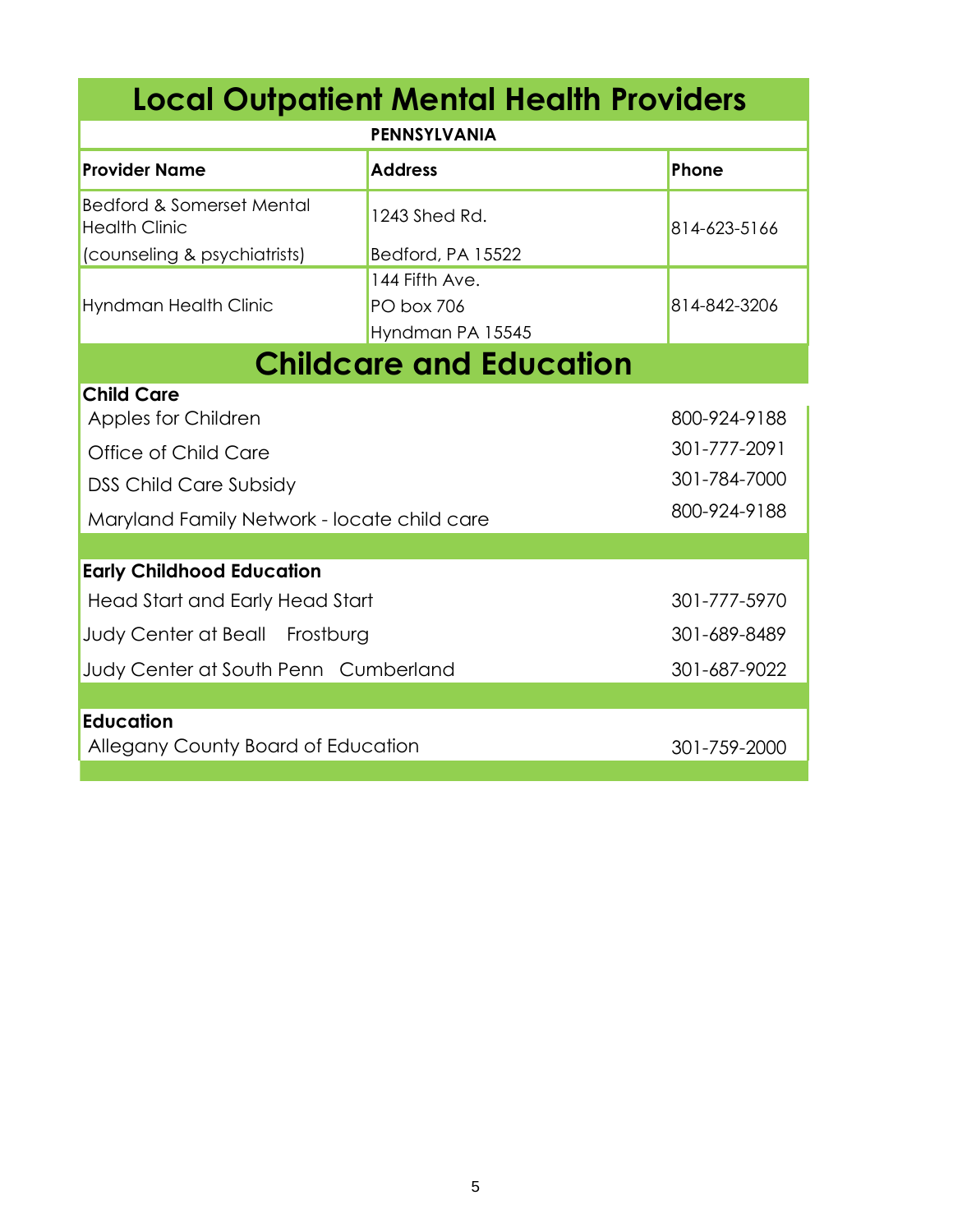| <b>Children's Health</b>                                                                                                          |                              |  |
|-----------------------------------------------------------------------------------------------------------------------------------|------------------------------|--|
| <b>Children's Health Services</b><br>Allegany County Health Dept Immunization Program<br>Allegany County Health Dept Lead Program | 301-759-5082<br>301-759-5077 |  |
| <b>Children with Special Health Care Needs</b>                                                                                    |                              |  |
| Children and Youth with Special Health Care Needs                                                                                 | 301-759-5077                 |  |
| Infants and Toddlers Program (developmental delays)<br>Service Coordination, Inc (developmental disabilities)                     | 301-759-5081<br>301-722-1470 |  |
| Developmental Disabilities Administration                                                                                         | 301-791-4670                 |  |
| <b>Child Development Screening and Therapy</b>                                                                                    |                              |  |
| Infants and Toddlers Program                                                                                                      | 301-759-5081                 |  |
| The Children's League                                                                                                             | 301-759-5200                 |  |
| Allegany Hearing and Balance                                                                                                      | 301-729-1635                 |  |
| <b>Clothing</b> (For Emergency Situations)                                                                                        |                              |  |
| <b>YMCA Downtown</b>                                                                                                              | 301-724-5445                 |  |
| *Monday-Thursday 9am-4pm and Friday 9am-12pm                                                                                      |                              |  |
| St. Mary's Clothing Room 3000 Oldtown Rd. Cumberland MD<br>Wednesdays 9-11am (mostly infant and young children)                   | 301-777-2659                 |  |
| Cumberland Community Church 12900 Bedford Rd                                                                                      | 301-777-8839                 |  |
| Cumberland 2nd Saturday of month 9-11am Clothing                                                                                  |                              |  |
| <b>Dental Services</b>                                                                                                            |                              |  |
| <b>Dental Care</b>                                                                                                                |                              |  |
| Allegany Health Right                                                                                                             | 301-777-7749                 |  |
| <b>Garrett County Dental Health</b>                                                                                               | 301-334-7660                 |  |
| <b>Hyndman Dentistry Clinic</b>                                                                                                   | 814-842-3206                 |  |
| Allegany College Dental Hygiene Clinic                                                                                            | 301-784-5250                 |  |
| <b>WVU School of Dentistry Dental Clinic</b>                                                                                      | 304-293-6208                 |  |
| Dental Care for Children and Pregnant Women with Medical Assistance                                                               |                              |  |
| Allegany County Health Department                                                                                                 | 301-759-5030                 |  |
| <b>Extractions for Adults</b>                                                                                                     |                              |  |
| <b>Allegany County Health Department</b>                                                                                          | 301-759-5030                 |  |
| <b>Donated Dental Care for Individuals with Disabilities</b>                                                                      |                              |  |
| Maryland Foundation of Dentistry                                                                                                  | 410-964-1944                 |  |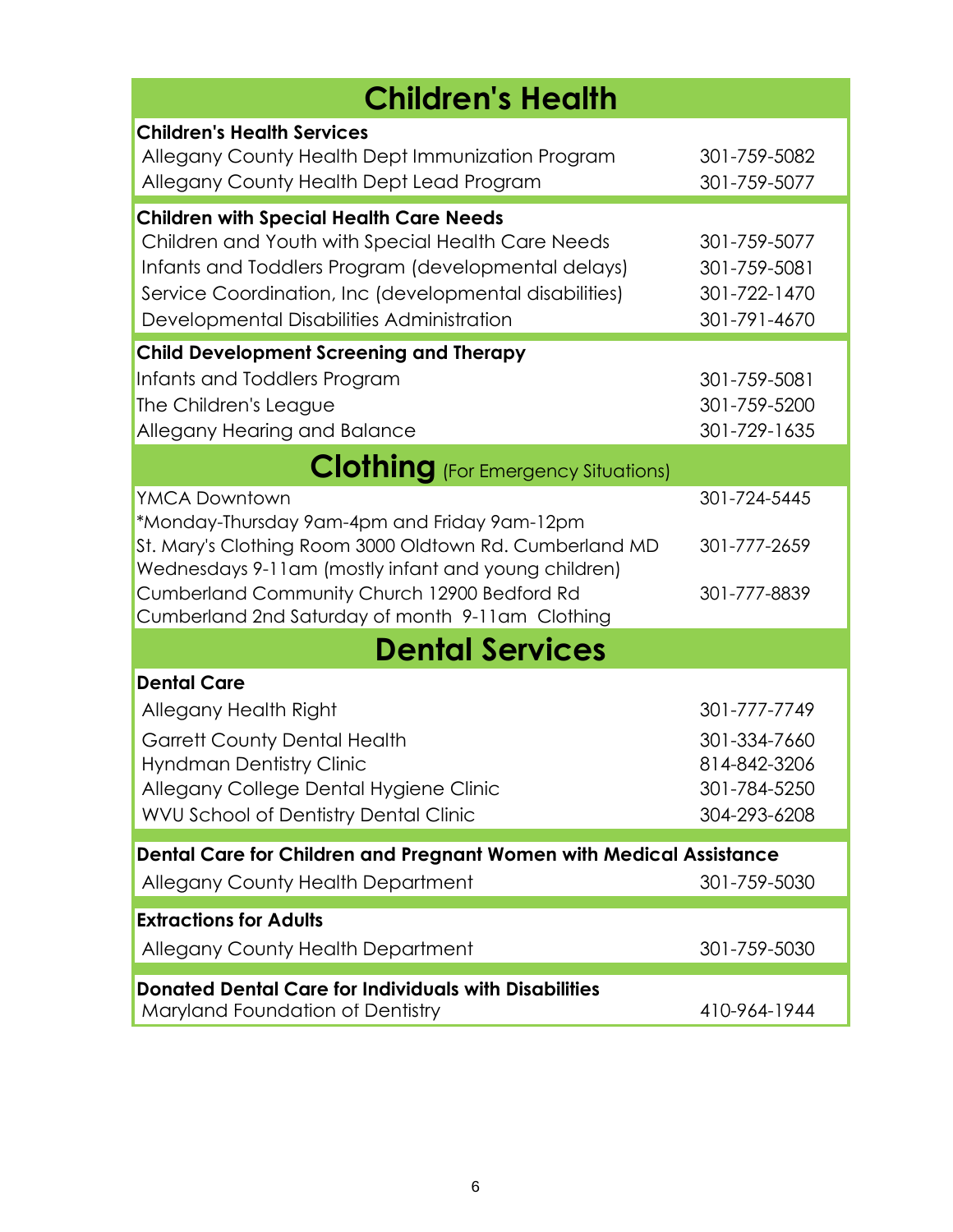## **Disease Specific Services**

| Cancer<br><b>Breast and Cervical Cancer Screening Program</b><br>Colorectal and Skin Cancer Screening Program<br>Maryland Cancer Fund (treatment grants)<br><b>WMHS Schwab Family Cancer Center</b><br><b>American Cancer Society</b> | 301-759-5083<br>301-759-5121<br>301-759-5121<br>240-964-1400<br>1-800-ACS-2345 |
|---------------------------------------------------------------------------------------------------------------------------------------------------------------------------------------------------------------------------------------|--------------------------------------------------------------------------------|
| <b>Diabetes</b>                                                                                                                                                                                                                       |                                                                                |
| YMCA Diabetes Prevention Program                                                                                                                                                                                                      | 301-777-9622 x117                                                              |
| Diabetes, Heart Failure, COPD/Respiratory, Anticoagulation & Medication Mgmt.                                                                                                                                                         |                                                                                |
| <b>WMHS Center for Clinical Resources</b>                                                                                                                                                                                             | 240-964-8787                                                                   |
| <b>Multiple Sclerosis</b><br>National Multiple Sclerosis Society (MS)<br>Transportation for MS medical appointments                                                                                                                   | 443-641-1200<br>800-344-4867                                                   |
| <b>HIV/AIDS</b><br>HIV/AIDS Counseling and Testing<br>Project HOME                                                                                                                                                                    | 301-759-5138<br>301-784-7111                                                   |
|                                                                                                                                                                                                                                       |                                                                                |
| Alzheimer's<br>Alzheimer's Association 24/7 Helpline<br>Alzheimer's Association of Western Maryland<br>Alzheimer's Caregivers' Support Group<br><b>Wound Care</b><br><b>WMHS Wound Care Center</b>                                    | 800-272-3900<br>301-696-0315<br>301-707-9904<br>240-964-8711                   |
| Family Services                                                                                                                                                                                                                       |                                                                                |
| <b>Family Support Services</b><br><b>First Way Pregnancy Support Center</b><br><b>Family Junction</b><br><b>Family Crisis Resource Center</b><br>Department of Social Services                                                        | 301-777-1261<br>301-777-2858<br>301-759-9244<br>301-784-7000                   |
| <b>Miscellaneous Family Services</b>                                                                                                                                                                                                  |                                                                                |
| Poison Control<br><b>Smoke Detectors, Fire Marshall's Office</b>                                                                                                                                                                      | 800-222-1222<br>301-729-5021                                                   |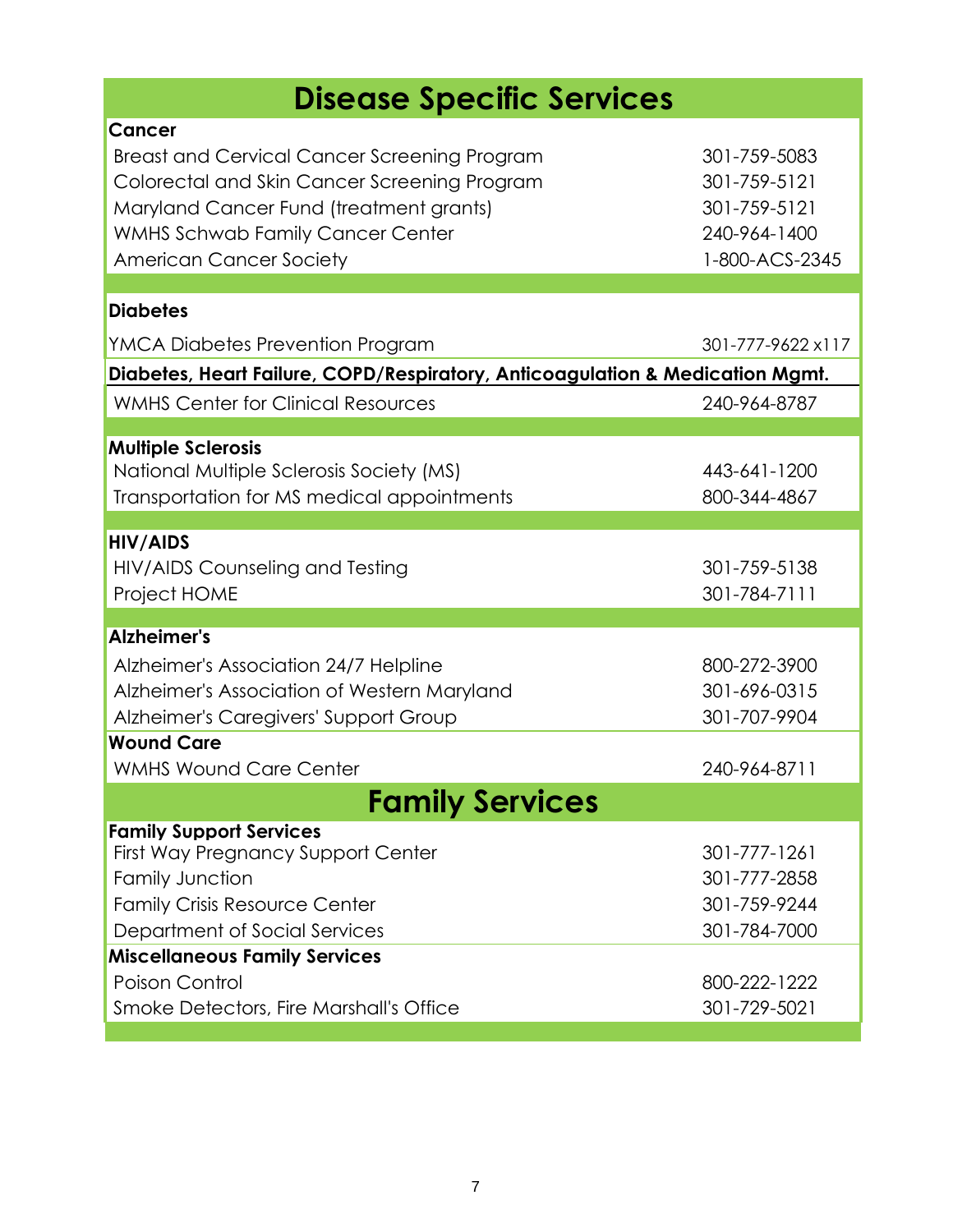| <b>Financial</b>                                       |                              |  |  |
|--------------------------------------------------------|------------------------------|--|--|
| Temporary Cash Assistance                              | 301-784-7000                 |  |  |
| <b>WMHS Patient Assistance</b>                         | 240-964-1728                 |  |  |
| <b>Social Security Disability Benefits</b>             | 800-772-1213                 |  |  |
| Supplemental Security Income                           | 800-772-1213                 |  |  |
| <b>Food and Nutrition</b>                              |                              |  |  |
| <b>SNAP Program/Food Stamps</b>                        |                              |  |  |
| Allegany County Department of Social Services          | 301-784-7000                 |  |  |
| Garrett County Department of Social Services           | 301-533-3000                 |  |  |
| West Virginia Food Stamps                              | 304-788-4150                 |  |  |
| Pennsylvania Department of Public Welfare              | 800-692-7462                 |  |  |
| <b>WIC Program</b>                                     |                              |  |  |
| <b>Allegany County WIC</b>                             | 301-759-5020                 |  |  |
| <b>Garrett County WIC</b>                              | 301-334-7710                 |  |  |
| <b>Mineral County WIC</b><br><b>Bedford County WIC</b> | 304-788-1693<br>814-623-6571 |  |  |
|                                                        |                              |  |  |
| <b>Meal Services</b>                                   |                              |  |  |
| HRDC age 60+                                           | 301-777-5970                 |  |  |
| HRDC under 60<br><b>Mom's Meals</b>                    | 301-783-1722<br>866-204-6111 |  |  |
| <b>Cumberland Senior Citizen Center</b>                | 301-783-1722                 |  |  |
| Frostburg Senior Citizen Center                        | 301-689-5510                 |  |  |
| Georges Creek Senior Citizen Center                    | 301-463-6215                 |  |  |
| Westernport Senior Citizen Center                      | 301-359-9930                 |  |  |
| <b>Nutrition Programming</b>                           |                              |  |  |
| University of Maryland Extension                       | 301-724-3320                 |  |  |
| Expanded Food & Nutrition Education Program            |                              |  |  |
| <b>Food Drop Coordination</b>                          |                              |  |  |
| <b>WMHS Food &amp; Nutrition- Dietitian</b>            | 240-964-8416                 |  |  |
| Change to Win-Weight Management                        | 240-964-8416                 |  |  |
| <b>Grocery Store Tours</b>                             | 240-964-2303                 |  |  |
| <b>Emergency Food</b>                                  |                              |  |  |
| <b>DSS Food Supplement</b>                             | 301-784-7000                 |  |  |
| <b>Associated Charities</b>                            | 301-784-7254                 |  |  |
| Hope Station                                           | 240-362-7168                 |  |  |
| Lonaconing SHIP (2nd Saturday of month \$12 then \$6)  | 301-689-2554                 |  |  |
| Healing Hunger (referrals from social services only)   | 301-724-4467                 |  |  |
| <b>Bountiful Blessing</b>                              | 717-802-1222                 |  |  |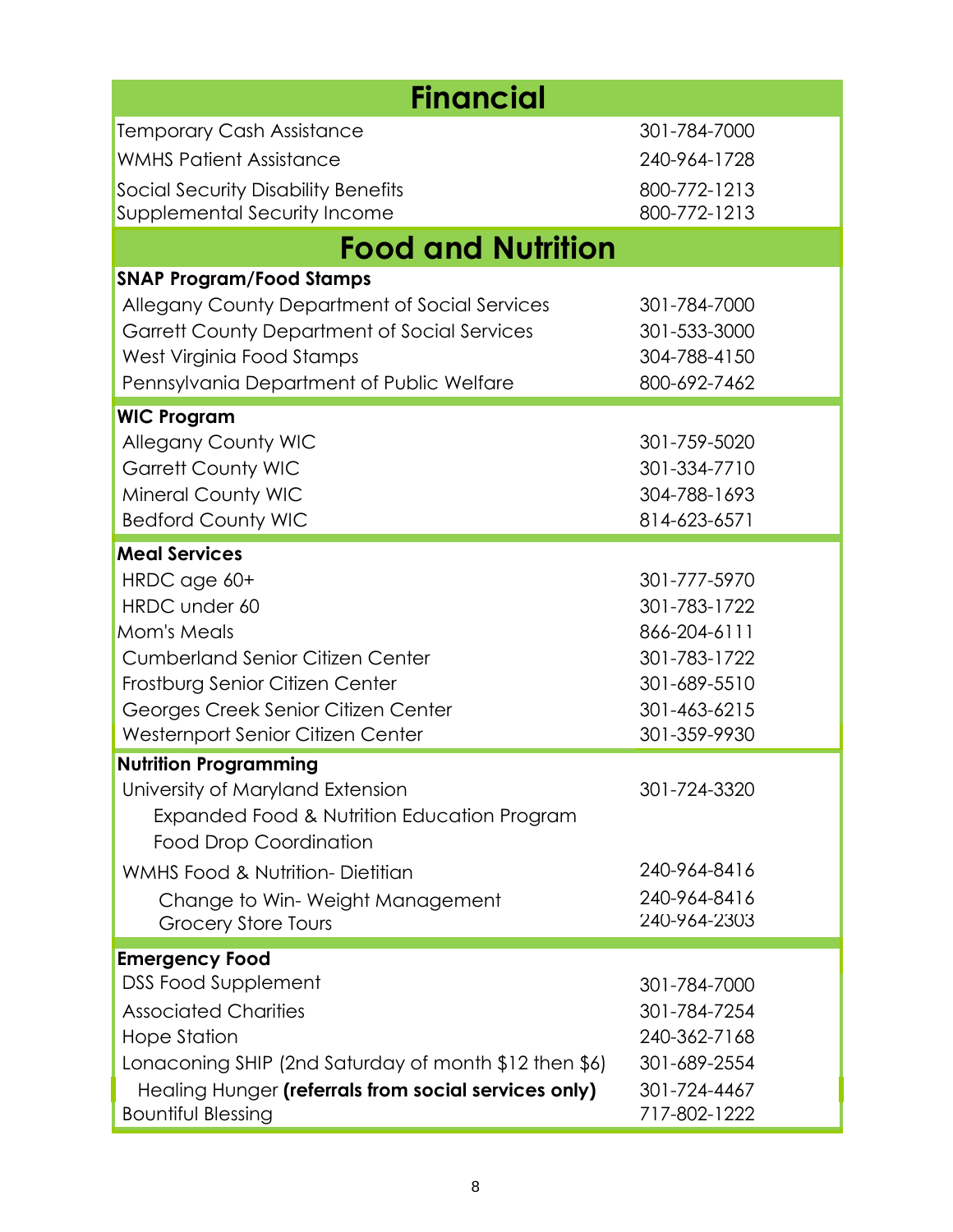| <b>Food</b> continued                                                                                                                                                            |                              |
|----------------------------------------------------------------------------------------------------------------------------------------------------------------------------------|------------------------------|
| Salvation Army, 701 E. First St., Cumberland, MD<br>*Monday - Friday 8:30am-4:00pm (closed12pm-1:00pm)<br>Can come once a month. Must bring ID.                                  | 301-777-7600                 |
| <b>Interfaith Food Pantry</b> , 301 Cumberland St., Cumberland, MD<br>Monday - Friday 9am-2pm<br>*Client needs referral from DSS<br>This pantry will provide one grocery voucher | 301-777-7882                 |
| LaVale United Methodist Church, 565 National Hwy, LaVale,<br>Tuesdays and Thursdays 1:00pm-2:30pm                                                                                | 301-722-6800                 |
| St. Anthony's Place, 109 N. Smallwood St., Cumberland, MD<br>Monday-Friday 1pm-3pm<br>*Client needs referral from DSS                                                            | 301-777-1750                 |
| <b>Union Rescue Mission</b> 16 Front St., Cumberland, MD<br>Serves three hot meals a day(8a, 11:30am, 5pm), Everyday                                                             | 301-724-1585                 |
| <b>Current Food Drops (UM Extension coordinates)</b>                                                                                                                             | 301-724-3320                 |
| St. John's Lutheran Church 400 Arch St. Cumberland, MD<br>3rd Tues of month at 2pm                                                                                               | 301-724-7250                 |
| Mt. Savage Pantry 4th Wednesday of month 11am                                                                                                                                    |                              |
| Bruce Outreach Center 380 Philos Ave Westernport, MD<br>2nd Friday of month 8:30am                                                                                               | 301-359-9706                 |
| <b>Community Meals</b>                                                                                                                                                           |                              |
| St. John's Lutheran Church 400 Arch St. Cumberland, MD<br>2nd Sunday of month at 1pm                                                                                             | 301-724-7250                 |
| Wesley Chapel United Methodist Church Short Gap, WV<br>Wednesdays at 5:30pm                                                                                                      | 304-726-7215                 |
| Centre Street United Methodist Church 217 N. Centre St.<br>Cumberland MD Last Wednesday of month 4-6pm                                                                           | 301-722-5370                 |
| Christ Lutheran Church 1222 Vocke Rd LaVale, MD Last Saturday of 301-729-1010<br>month 4-6pm                                                                                     |                              |
| <b>Health Insurance Coverage</b>                                                                                                                                                 |                              |
| <b>Health Insurance Exchange</b>                                                                                                                                                 |                              |
| Western Maryland Health Insurance Connector                                                                                                                                      | 888-202-0212                 |
| <b>Allegany County</b>                                                                                                                                                           | 301-723-7093                 |
| <b>Garrett County</b>                                                                                                                                                            | 301-501-5700                 |
| <b>Washington County</b>                                                                                                                                                         | 301-302-0052                 |
| West Virginia residents<br>Pennsylvania residents                                                                                                                                | 800-318-2596<br>800-318-2596 |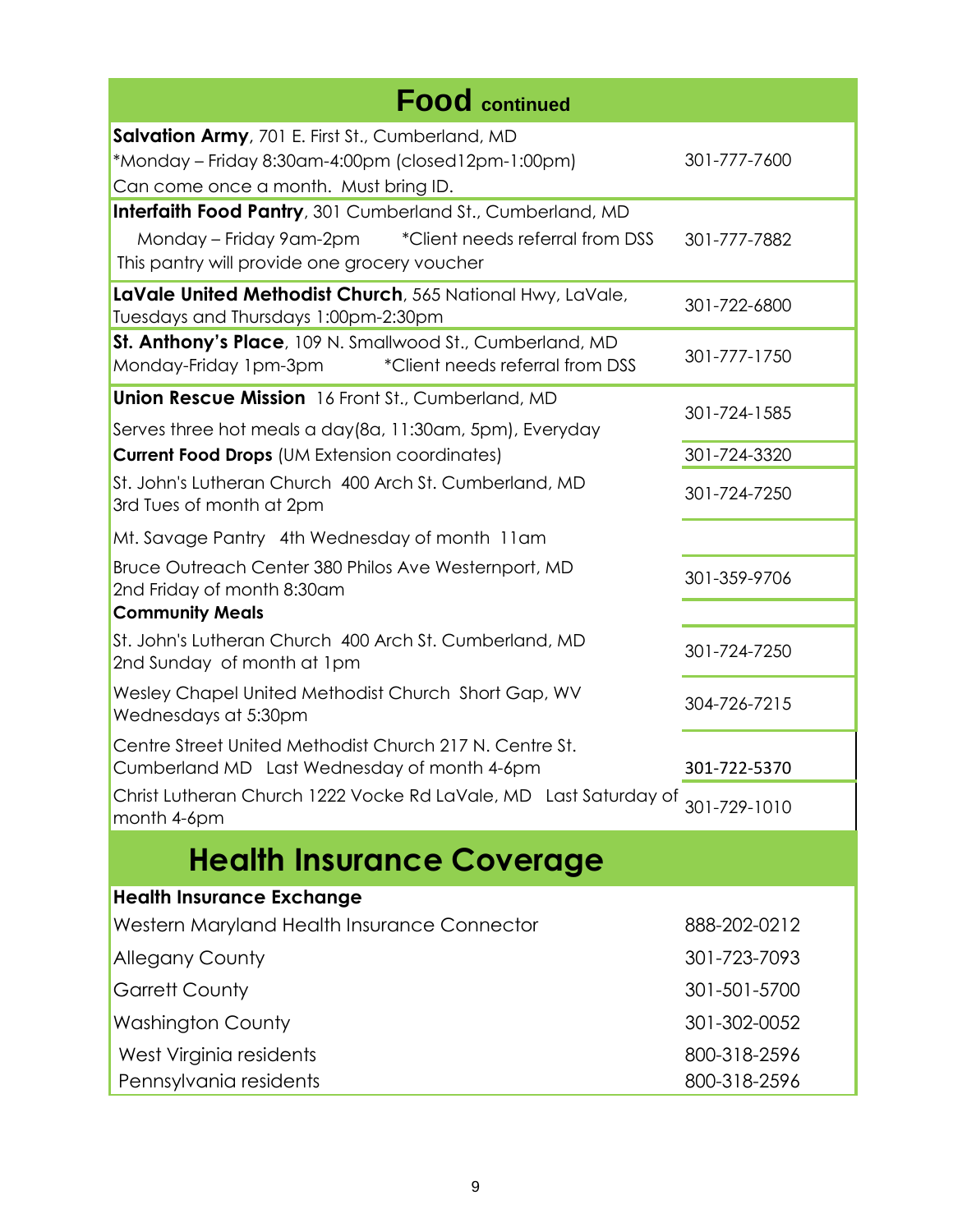| <b>Health Insurance Coverage</b>                                                                                                                                                                                                                                                                                                                                                 |                                                                                                                                                              |  |  |
|----------------------------------------------------------------------------------------------------------------------------------------------------------------------------------------------------------------------------------------------------------------------------------------------------------------------------------------------------------------------------------|--------------------------------------------------------------------------------------------------------------------------------------------------------------|--|--|
| <b>Medical Assistance</b><br>Allegany County Health Department<br>Allegany County Department of Social Services<br><b>Garrett County Health Department</b><br>Garrett County Department of Social Services<br>West Virginia Medical Assistance                                                                                                                                   | 301-759-5076<br>301-784-7000<br>301-334-7720<br>301-533-3000<br>304-788-4150                                                                                 |  |  |
| Pennsylvania CHIP<br><b>Federally-Qualified Health Centers</b><br><b>Tri-State Community Health Center</b><br>Mt. Laurel Medical Center Grantsville<br>Hyndman Area Health Center                                                                                                                                                                                                | 800-986-5437<br>301-722-3270<br>301-533-3300<br>814-842-3206                                                                                                 |  |  |
| <b>Seniors</b><br><b>Medicare Service Center</b><br>Medicare Savings Programs<br>Senior Health Insurance and Assistance Program<br><b>Medicaid Waiver for Older Adults</b>                                                                                                                                                                                                       | 1-800-MEDICARE<br>301-784-7000<br>301-783-1710<br>301-783-1706                                                                                               |  |  |
| <b>Health and Wellness</b>                                                                                                                                                                                                                                                                                                                                                       |                                                                                                                                                              |  |  |
| <b>Wellness Support via WMHS</b><br><b>Wellness Coaching</b><br><b>Bariatric Support Group</b><br><b>Bereavement Support Group</b><br><b>Better Breathers Club</b><br><b>Cancer Support Services</b><br>Diabetes Support Group<br><b>Heart Healthy Education Classes</b><br>Live Well with Kidney Disease<br><b>Stroke Support Group</b><br><b>Faith Community Nurse Program</b> | 240-964-8424<br>240-964-8617<br>240-964-9000<br>240-964-3807<br>240-964-1400<br>240-964-8789<br>240-964-8677<br>240-964-8600<br>240-964-4766<br>240-964-8421 |  |  |
|                                                                                                                                                                                                                                                                                                                                                                                  |                                                                                                                                                              |  |  |
| <b>Assistance Quitting Smoking</b><br><b>Allegany County Health Department</b><br><b>Garrett County Health Department</b><br>Tobacco Quitline (all states)                                                                                                                                                                                                                       | 301-759-5050<br>301-334-7777<br>1-800-QUIT-NOW                                                                                                               |  |  |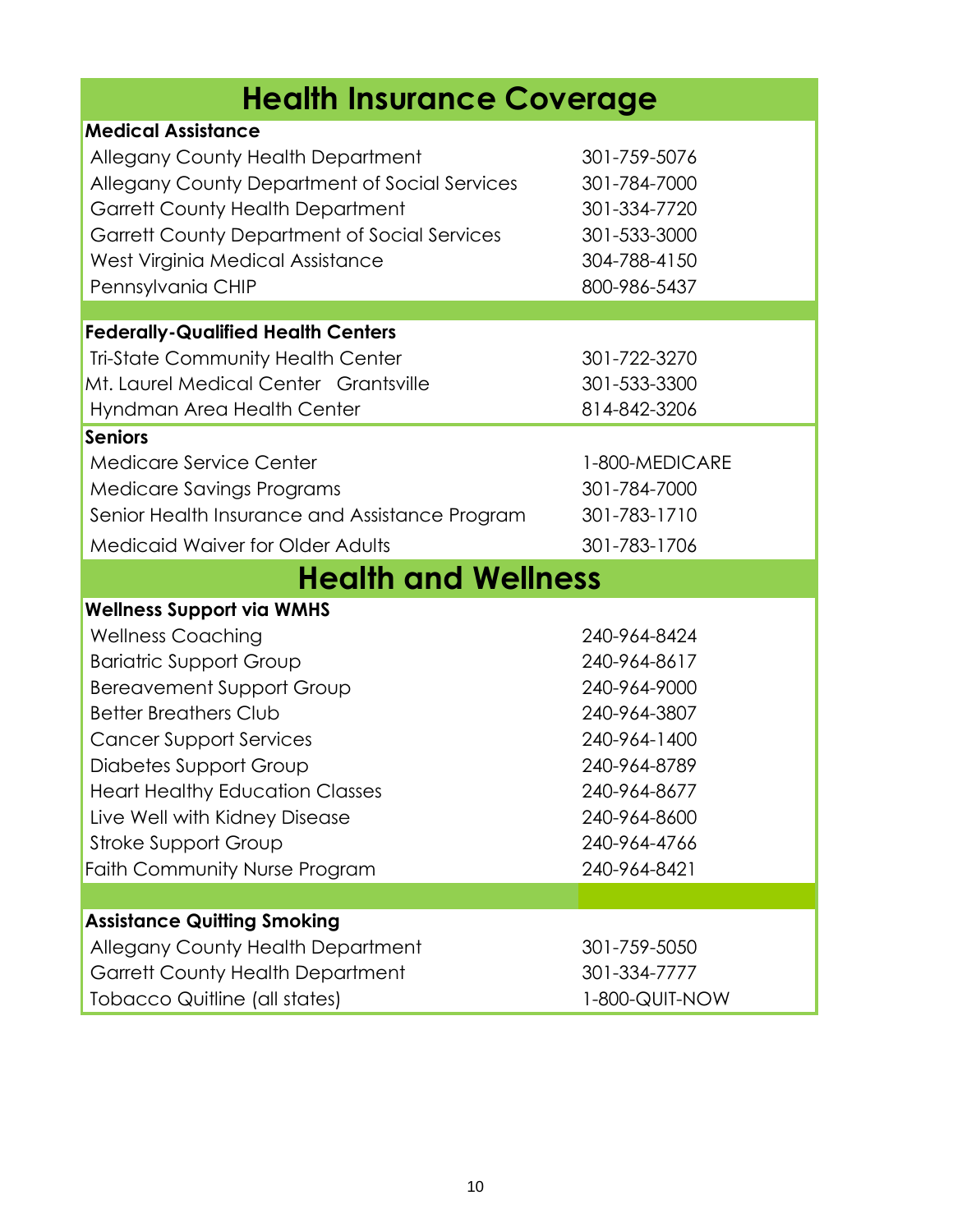| <b>Housing and Utilities</b>                                                                                                                                                                                                                                      |                                                                                                              |  |
|-------------------------------------------------------------------------------------------------------------------------------------------------------------------------------------------------------------------------------------------------------------------|--------------------------------------------------------------------------------------------------------------|--|
| <b>Affordable Housing</b><br><b>Cumberland Housing Authority</b><br><b>Allegany County Housing Authority</b><br>Frostburg Housing Authority<br>HRDC Affordable Housing Program<br>Section 8 Voucher Rental Assistance Program                                     | 301-724-6606<br>301-759-2880<br>301-689-9700<br>301-783-1713<br>301-783-1880                                 |  |
| <b>Rent and Utilities Assistance</b><br>HRDC Office of Home Energy Programs<br><b>DSS Energy Assistance</b><br><b>Associated Charities</b><br>Salvation Army<br>Renter's Tax Credit Program<br>Pennsylvania Heating Assistance<br>West Virginia Energy Assistance | 301-777-8550<br>301-784-7000<br>301-784-7254<br>301-777-7600<br>301-777-2108<br>866-857-7095<br>800-642-8589 |  |
| <b>Emergency Housing</b><br>Union Rescue Mission<br><b>DSS Shelter Placement</b><br><b>HRDC Homeless/Transitional Housing</b><br><b>YMCA</b><br><b>Associated Charities</b><br><b>Family Crisis Resource Center</b>                                               | 301-724-1585<br>301-784-7000<br>301-777-8286<br>301-724-5445<br>301-784-7254<br>301-759-9244                 |  |
| <b>Home Repair/Modification</b><br><b>Nails Mission Project</b><br>Group Cares and HRDC<br>Weatherization Assistance Program<br>Camp Hope                                                                                                                         | 301-722-6958<br>301-783-1713<br>301-777-8550<br>301-689-0444                                                 |  |
| Legal                                                                                                                                                                                                                                                             |                                                                                                              |  |
| <b>Protective Services</b><br><b>Child Protective Services</b><br>Work hours<br><b>Child Protective Services</b><br>After hours<br><b>Adult Protective Services</b>                                                                                               | 301-784-7122<br>301-759-0362<br>301-784-7050                                                                 |  |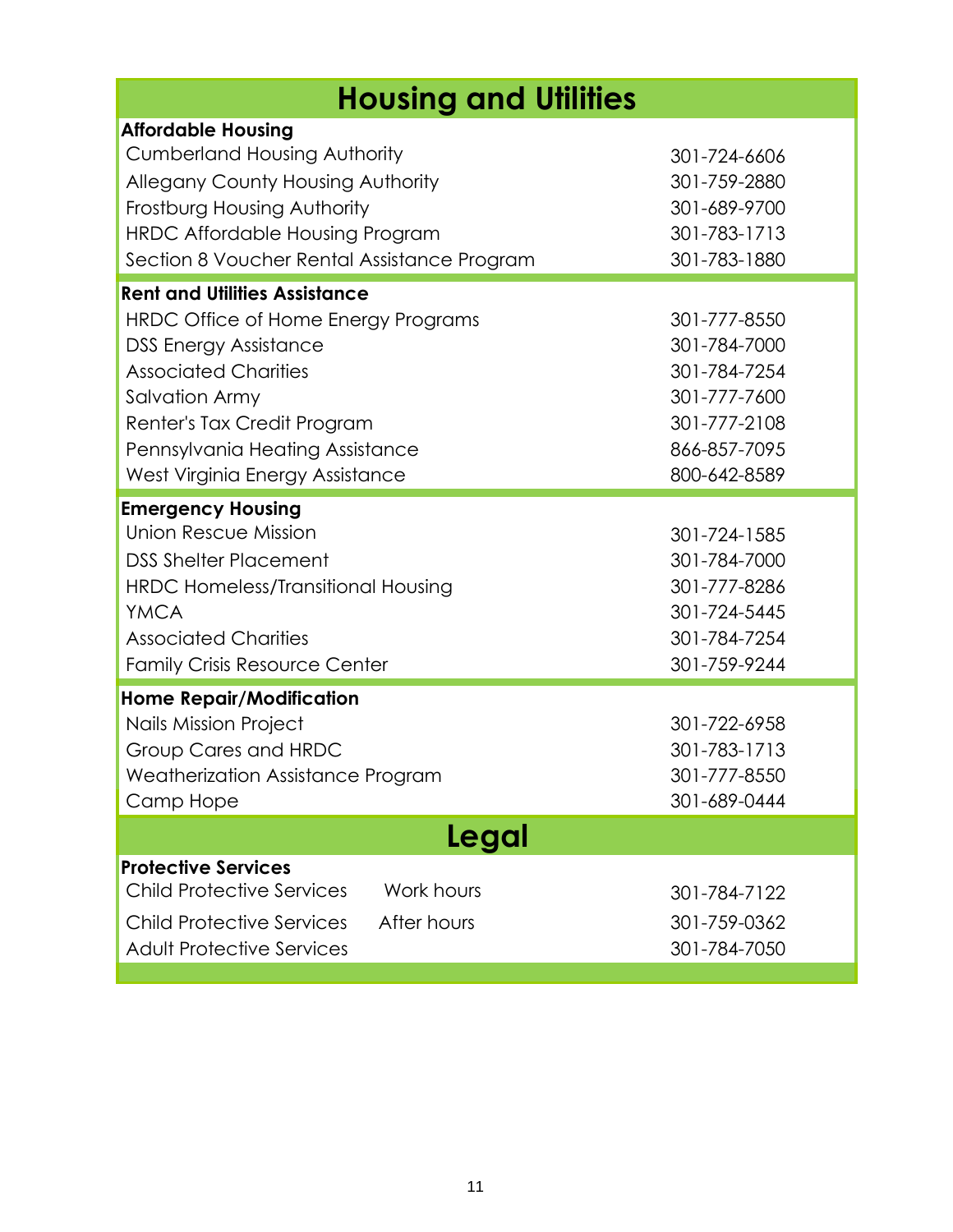| Legal                                                                                   |                                                              |  |
|-----------------------------------------------------------------------------------------|--------------------------------------------------------------|--|
| <b>Legal Services</b><br>Allegany Law<br>Legal Aid                                      | 301-722-3390<br>301-777-7474                                 |  |
| <b>Child Support Enforcement</b><br>Office of Child Support Enforcement                 | 800-332-6347                                                 |  |
| <b>Senior Guardianship</b><br><b>HRDC Public Senior Guardianship</b>                    | 301-783-1709                                                 |  |
| <b>Medical Equipment, Hearing, Vision</b>                                               |                                                              |  |
| <b>Medical Equipment</b><br>The League- A Children's Place<br>Lion's Club<br>Mt. Savage | 301-759-5200<br>814-324-4440                                 |  |
| LaVale<br>Lonaconing<br>Oldtown<br>Frostburg                                            | 301-729-4166<br>301-463-5845<br>301-478-5163<br>301-687-0212 |  |
| Allegany Health Right<br>Woodmen of the World                                           | 301-777-7749<br>301-777-2119                                 |  |
| <b>Vision</b>                                                                           |                                                              |  |
| Lion's Club Vision<br>Eye Care America                                                  | 301-729-1110<br>1-800-222-3937                               |  |
|                                                                                         |                                                              |  |
| <b>Hearing</b><br><b>Hear Now Program</b><br>Maryland Relay (communication tool)        | 1-800-328-8602<br>1-800-552-7724                             |  |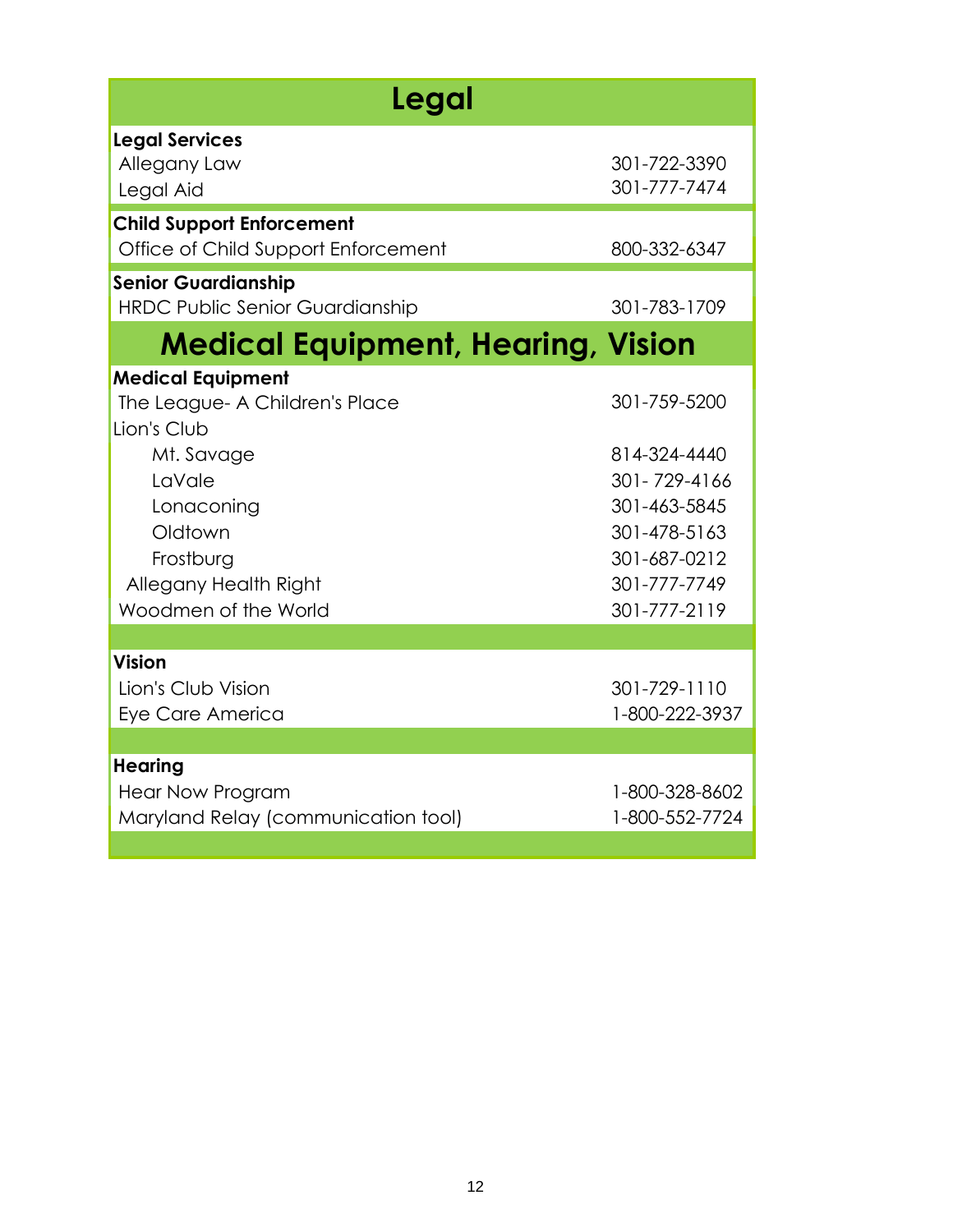| <b>Physical Therapy Agencies</b>                                                                 |                                    |  |
|--------------------------------------------------------------------------------------------------|------------------------------------|--|
| Allegany Physical Therapy Agency                                                                 | Allegany Physical Therapy Agency   |  |
| 924 Bishop Walsh Road                                                                            | 10601 New Georges Creek Road. S.W. |  |
| Cumberland, MD 21502                                                                             | Frostburg, MD 21532                |  |
| 301-777-0797                                                                                     | 301-689-9377                       |  |
| <b>Garrett Rehab Services</b>                                                                    | <b>GO Physcial Therapy</b>         |  |
| 6500 Thayer Center                                                                               | 13141 Garrett Hwy.                 |  |
| Oakland, MD 21550                                                                                | Oakland, MD 21550                  |  |
| 301-334-1863                                                                                     | 301-334-5220                       |  |
| Hamilton Physical Therapy                                                                        | Hand Institute                     |  |
| 739 N. Main Street                                                                               | 309 Willowbrook Rd #2              |  |
| Moorefield, WV 26836                                                                             | Cumberland, MD 21502               |  |
| 304-538-7971                                                                                     | 301-777-2170                       |  |
| <b>MRS Physical Therapy</b>                                                                      | Progressive Physical Therapy       |  |
| 300 Beachley Street                                                                              | 11801 Industrial Park Street       |  |
| Meyersdale, PA 15552                                                                             | Cumberland, MD 21502               |  |
| 814-634-5373                                                                                     | 301-729-3485                       |  |
| Progressive Physical Therapy                                                                     | Progressive Physical Therapy       |  |
| Route 3, Box 3266                                                                                | 447 W. Main Street                 |  |
| Keyser, WV 26726                                                                                 | Romney, WV 26757                   |  |
| 304-788-7816 or 301-723-4240                                                                     | 304-822-6024                       |  |
| <b>PVH Physcial Therapy</b>                                                                      | <b>Rehab First</b>                 |  |
| S. Mineral Street                                                                                | 157 Baltimore Street               |  |
| Keyser, WV 26726                                                                                 | Cumberland, MD 21502               |  |
| 304-788-3141                                                                                     | 301-722-3680                       |  |
| Rehab First                                                                                      | Rehab Solutions                    |  |
| 225 East Main Street                                                                             | 21907 Westernport Road             |  |
| Frostburg, MD                                                                                    | McCoole, MD 21562                  |  |
| 301-689-5233                                                                                     | 301-786-4171                       |  |
| Western Maryland Health System<br>12500 Willowbrook Road<br>Cumberland, MD 21502<br>240-964-1800 |                                    |  |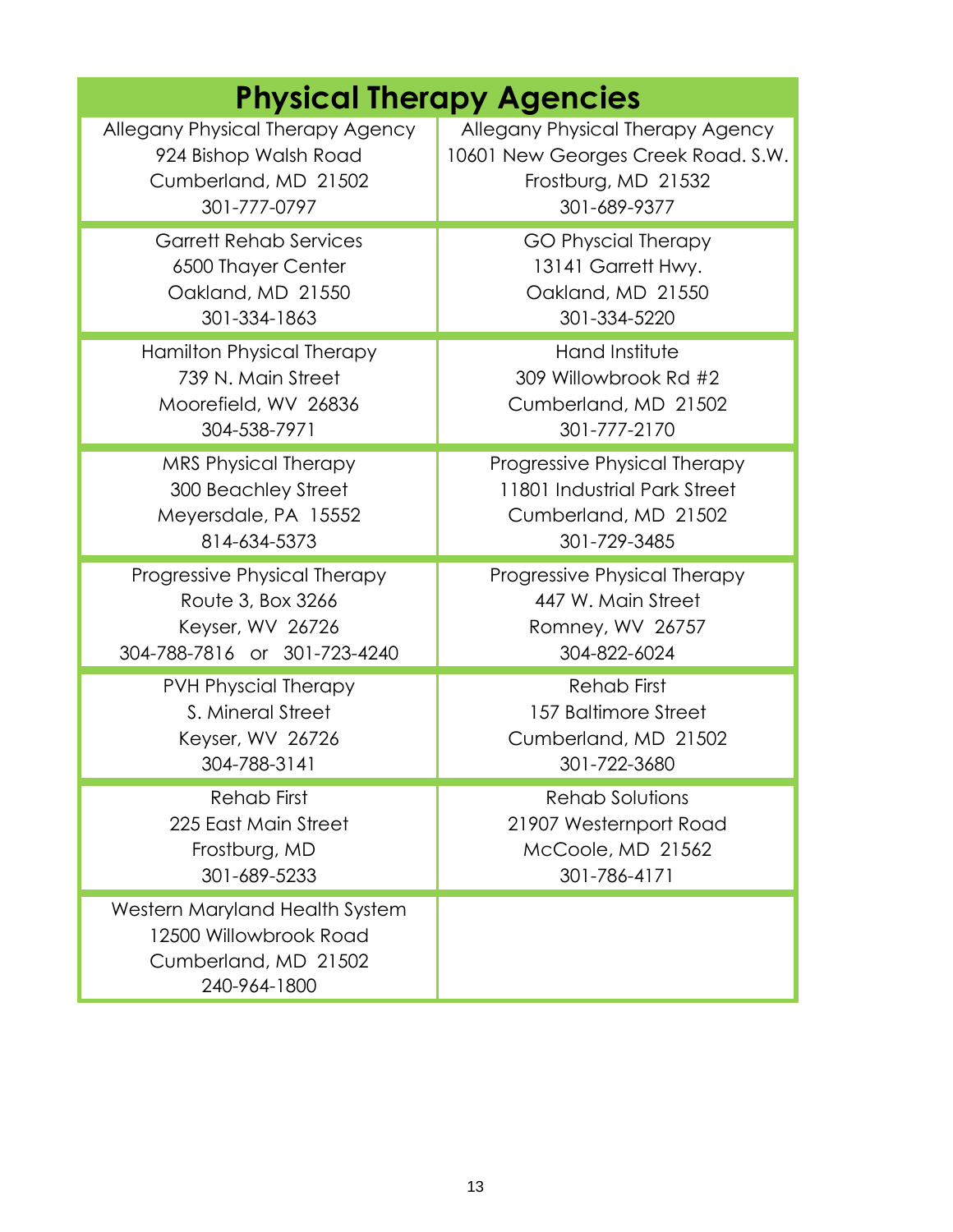| <b>Prescription Assistance</b>                                                   |                 |
|----------------------------------------------------------------------------------|-----------------|
| <b>Emergency Prescription Assistance</b>                                         |                 |
| Associated Charities (Allegany, Mineral Co.)                                     | 301-784-7053    |
|                                                                                  |                 |
| <b>Long-term Prescription Assistance</b>                                         |                 |
| Associated Charities (Allegany, Mineral Co.)                                     | 301-784-7053    |
| Rx Outreach                                                                      | 800-769-3880    |
| <b>Garrett County Health Department</b>                                          | 301-334-7777    |
| West Virginia Rx                                                                 | 877-388-9879    |
| <b>Drop Off Unwanted Prescription Drugs</b>                                      |                 |
| Information on Drop Off Sites                                                    | 301-759-5050    |
| <b>Services for Individuals with Disabilities</b>                                |                 |
| Abilities Network Autism, epilepsy, employment                                   | 301-777-2895    |
| Archway Station Residential and day services                                     | 301-777-1700    |
| Blind Industries and Services of Maryland-Services and                           |                 |
| employment for visually impaired                                                 | 301-724-4111    |
| The Coordinating Center-Care coordination, community                             | 301-621-7830 or |
| programs                                                                         | 410-987-1048    |
| Council for Exceptional Children-Group style homes, respite                      | 301-729-8600    |
| Developmental Disabilities Administration -Info and resources                    | 301-791-4670    |
| Division of Rehabilitation Services (DORS)-Employment                            | 301-777-2119    |
| <b>Family Support Services - Special Education Network</b>                       | 240-920-6829    |
| Friends Aware, Inc.-Residential group homes, vocational                          | 301-722-7268    |
| Horizon Goodwill Industries-Career planning, job training,<br>benefit assessment | 301-729-9404    |
| Living at Home Waiver Program-support services to live home                      | 410-987-1048    |
| Maryland Access PointInformation and resources                                   | 301-783-1752    |
| MD Department of Disabilities-Information and resources                          | 800-637-4113    |
| Ray of Hope-Residential and day services                                         | 301-722-4560    |
| Resources for Independence-Advocacy                                              | 301-784-1774    |
| Special Olympics-Athletic training, competition                                  | 301-689-5590    |
| Spectrum Support Services-Vocational, family support                             | 301-724-1690    |
| Unified Community Connections -Residential and day services                      | 301-729-4295    |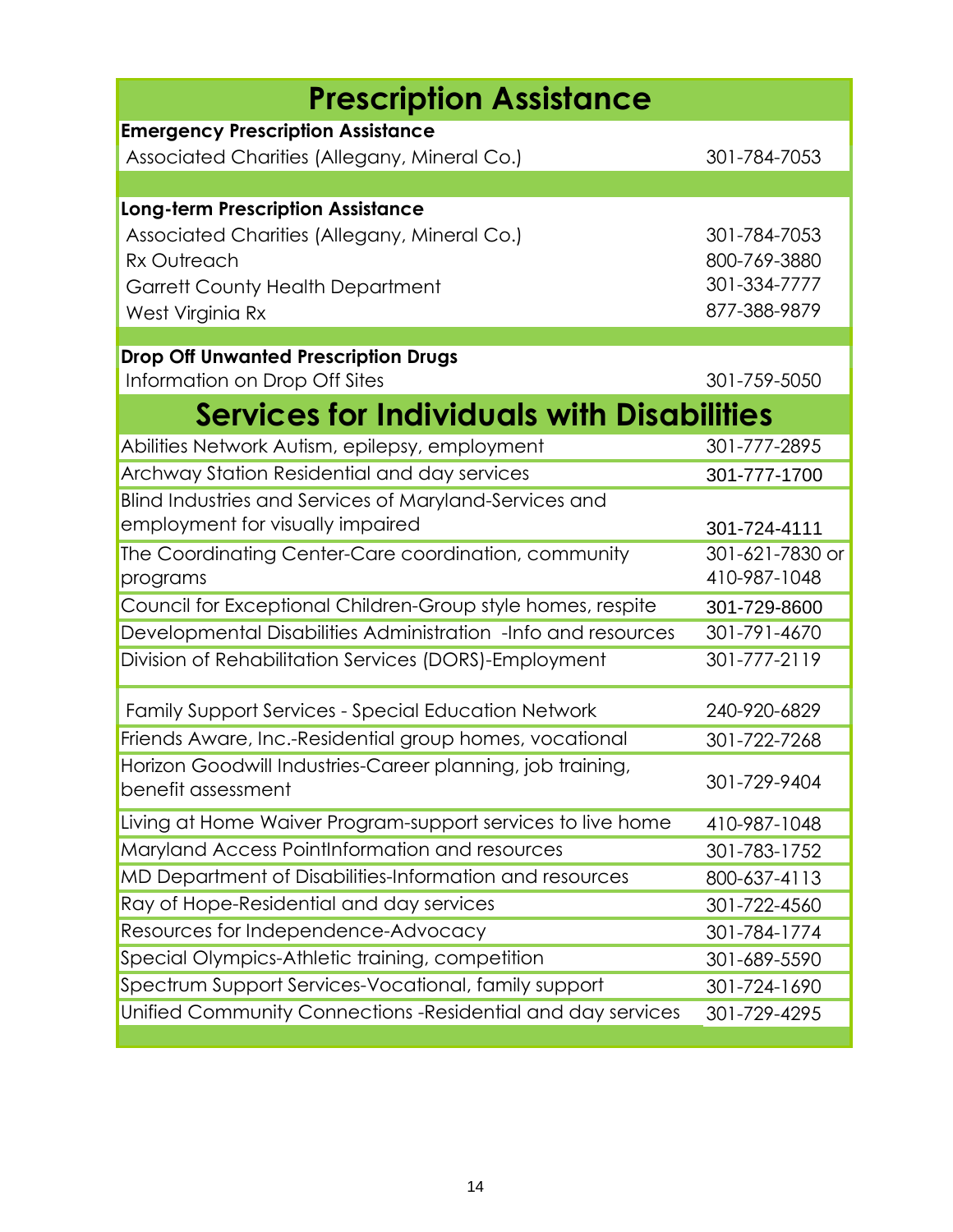| <b>Senior Care Resources</b>                                                                                                                                                                                                                                               |                                                                                                                              |  |
|----------------------------------------------------------------------------------------------------------------------------------------------------------------------------------------------------------------------------------------------------------------------------|------------------------------------------------------------------------------------------------------------------------------|--|
| <b>Adult Evaluation Review Services</b><br>Senior Care/Personal Care Program<br>Social Services to Adults<br>Project HOME<br>Group Senior Assisted Housing Subsidy<br><b>Medicaid Waiver for Older Adults</b><br>Long-term Care Ombudsman<br>Respite for Family Caregivers | 301-759-5210<br>301-759-5210<br>301-784-7069<br>301-784-7069<br>301-783-1709<br>301-783-1706<br>301-783-1771<br>301-759-5210 |  |
| <b>Senior Centers</b>                                                                                                                                                                                                                                                      |                                                                                                                              |  |
| <b>Cumberland Senior Citizen Center</b><br>125 Virginia Ave, Cumberland, MD                                                                                                                                                                                                | 301-783-1722                                                                                                                 |  |
| Frostburg Senior Citizen Center<br>27 S. Water St, Frostburg, MD                                                                                                                                                                                                           | 301-689-5510                                                                                                                 |  |
| George's Creek Senior Citizen Center<br>7 Hanekamp St, Lonaconing, MD                                                                                                                                                                                                      | 301-463-6215                                                                                                                 |  |
| Westernport Senior Citizen Center<br>33 Main Street, Westernport, MD                                                                                                                                                                                                       | 301-359-9930                                                                                                                 |  |
| <b>Adult Medical Day Care</b>                                                                                                                                                                                                                                              |                                                                                                                              |  |
| <b>Cumberland Covenant House</b><br>214 A Paca Street, Cumberland                                                                                                                                                                                                          | 301-722-6681<br>fax-301-722-6690                                                                                             |  |
| Evergreen Adult Day Care Services<br>1 Baltimore Street, Cumberland, MD                                                                                                                                                                                                    | 301-777-2650<br>fax-301-777-2651                                                                                             |  |
| George's Creek Adult Care Center<br>7 Hanekamp St, Lonaconing, MD                                                                                                                                                                                                          | 301-463-4085<br>fax-301-463-4076                                                                                             |  |
| <b>United Cerebral Palsy</b><br>609 N. Mechanic St, Cumberland, MD                                                                                                                                                                                                         | 301-729-4275<br>800-843-0490                                                                                                 |  |
| <b>Willow Creek Adult Care Center</b><br>720 Furnace Street, Cumberland                                                                                                                                                                                                    | 301-777-8422<br>fax-301-722-6211                                                                                             |  |
| <b>Congregate Housing</b>                                                                                                                                                                                                                                                  |                                                                                                                              |  |
| Frostburg Heights Apartments<br>100 Honeysuckle Lane, Frostburg, MD                                                                                                                                                                                                        | 301-689-2268                                                                                                                 |  |
| Willow Valley Apartments (age 62 & up)<br>701 Furnace Street, Cumberland, MD                                                                                                                                                                                               | 301-777-1254                                                                                                                 |  |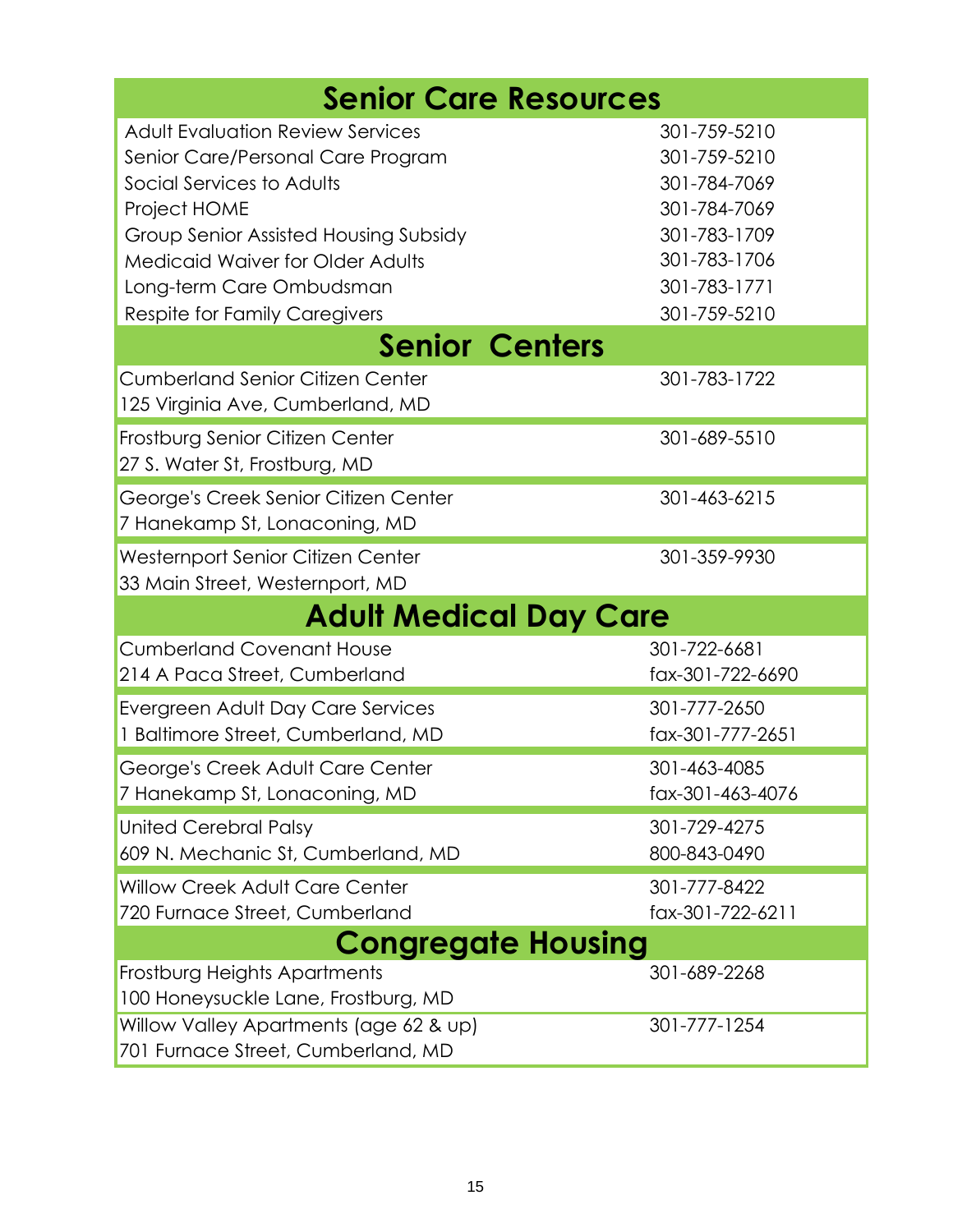| <b>In-Home Assistance</b>                                                                                                                                |                                                   |                                                              |
|----------------------------------------------------------------------------------------------------------------------------------------------------------|---------------------------------------------------|--------------------------------------------------------------|
| <b>In-Home Aid</b><br>DSS In-Home Aide Service (IHAS)                                                                                                    |                                                   | 301-784-7183                                                 |
|                                                                                                                                                          |                                                   |                                                              |
| In-Home Aid (private pay agencies)<br><b>Comfort Keepers</b><br>Personal Home Care Services<br>ProCare Home Health Providers<br>Tender Loving Care, Inc. |                                                   | 240-362-7074<br>301-697-0850<br>301-876-9152<br>301-729-4727 |
| <b>In-Home Nursing Services</b><br><b>WMHS Home Health</b><br><b>WMHS Community Health Workers</b><br>Hospice Services                                   |                                                   | 240-964-9100<br>240-964-9213<br>240-964-9000                 |
| In-Home Dr. Visits for Homebound Clients<br><b>Tri-State Community Health Center</b><br><b>Mountain View Primary Care</b>                                |                                                   | 301-722-3270<br>301-759-4544                                 |
| <b>In-Home Lab Work</b><br>WMHS - must fax doctor's orders                                                                                               |                                                   | fax 240-964-2525                                             |
|                                                                                                                                                          | <b>Assisted Living Facilities-Allegany County</b> |                                                              |
| Countryhouse<br>(Alzheimer's)                                                                                                                            | 15 Cumberland Street<br>Cumberland, MD 21502      | 301-777-8717                                                 |
| <b>Evans Assisted Living</b>                                                                                                                             | 631 Braddock Ave.<br>LaVale, MD 21502             | 240-522-0384                                                 |
| Frostburg Village                                                                                                                                        | 100 Village Parkway<br>Frostburg, MD 21532        | 301-689-7480                                                 |
| Kensington-Algonquin                                                                                                                                     | 1 Baltimore Street<br>Cumberland, MD 21502        | 301-777-8800                                                 |
| New Hope Assisted Living                                                                                                                                 | 11609 Bierman Drive<br>Cumberland, MD 21502       | 301-759-1471                                                 |
| <b>Sincerely Yours</b><br>* Accepts Group Senior Assisted Housing                                                                                        | 15900 Williams Road<br>Cumberland, MD 21502       | 301-724-9131                                                 |
| Golden Living Community<br>(Chateau)                                                                                                                     | 506 White Ave.<br>Cumberland, MD 21502            | 301-722-5535                                                 |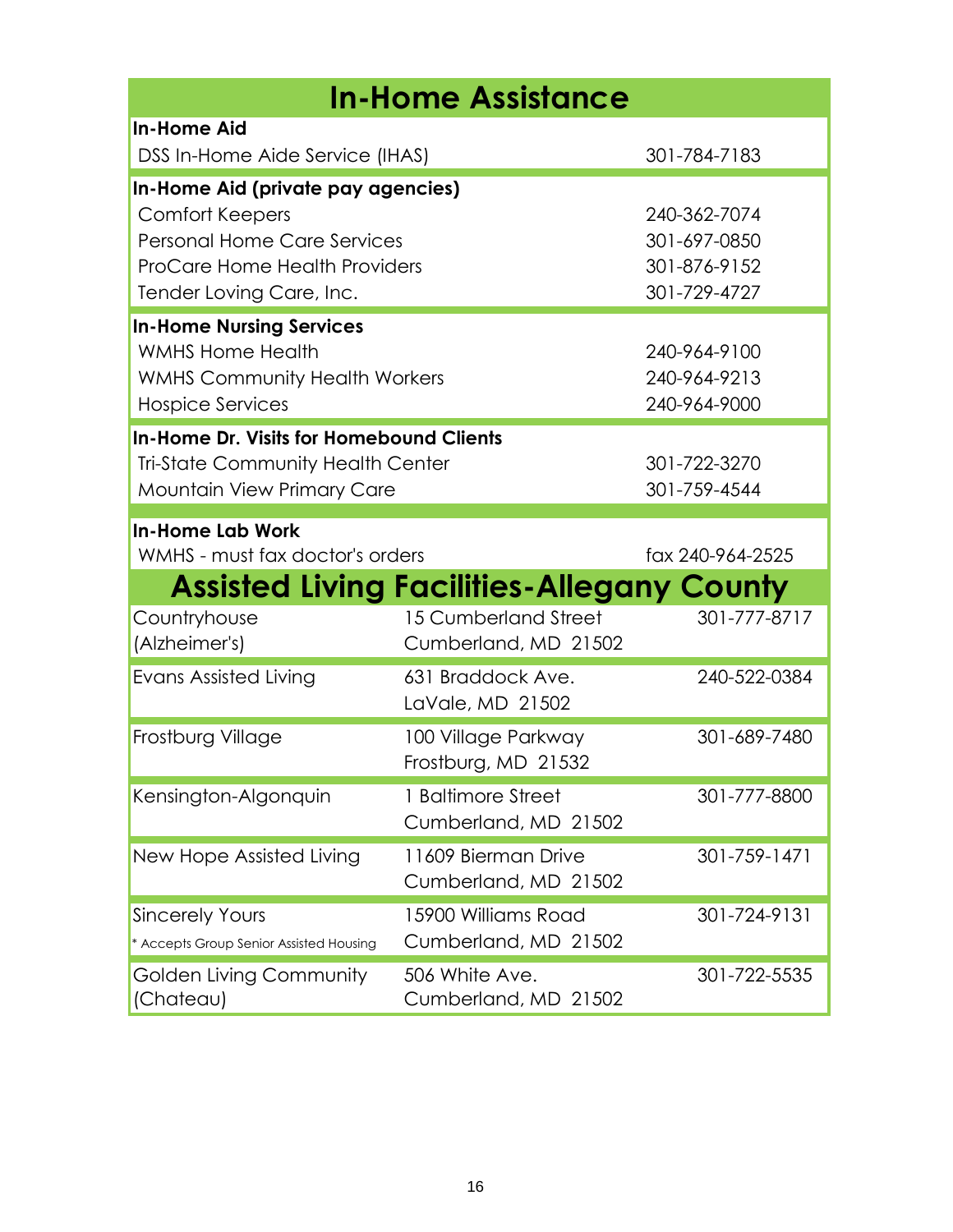| <b>Senior Housing</b>                                                          |              |
|--------------------------------------------------------------------------------|--------------|
| Braddock's Greene (age 62 & up)<br>100 Braddock Street, Frostburg, MD          | 301-689-3085 |
| Cascades (age 62 & up)<br>701 E. 4th Street, Cumberland, MD                    | 301-724-3033 |
| <b>Cumberland Arms</b><br>10 North Liberty Street, Cumberland, MD              | 301-724-0341 |
| <b>Cumberland Manor</b><br>229 Baltimore Ave., Cumberland, MD                  | 301-777-5186 |
| Cumberland Meadows (age 62 & up)<br>12500 Old Willowbrook Road, Cumberland, MD | 301-777-0008 |
| Frostburg Apartments                                                           | 301-689-2268 |
| <b>Grande View Apartments</b><br>25801 Shady Lane, Westernport, MD             | 301-359-9510 |
| Hammond Heights<br>421 Hammond Street, Westernport, MD                         | 301-359-0877 |
| John F. Kennedy Apartments<br>135 N. Mechanic Street, Cumberland, MD           | 301-724-6606 |
| Kensington-Algonquin<br>1 Baltimore Street, Cumberland, MD                     | 301-777-8800 |
| Lana Lu Apartments<br>40 Main Street, Lonaconing, MD                           | 301-463-6501 |
| Mountain View (formerly Booth Towers)<br>220 Sommerville Ave., Cumberland, MD  | 301-777-7603 |
| Queen City Towers<br>235 Paca Street, Cumberland, MD                           | 301-724-6606 |
| <b>Orchard Mews</b>                                                            | 301-729-2338 |
| <b>Valley View Apartments</b><br>81 E. Mechanic Street, Frostburg, MD          | 301-689-3474 |
| Washington Ridge Apartments                                                    | 301-687-0363 |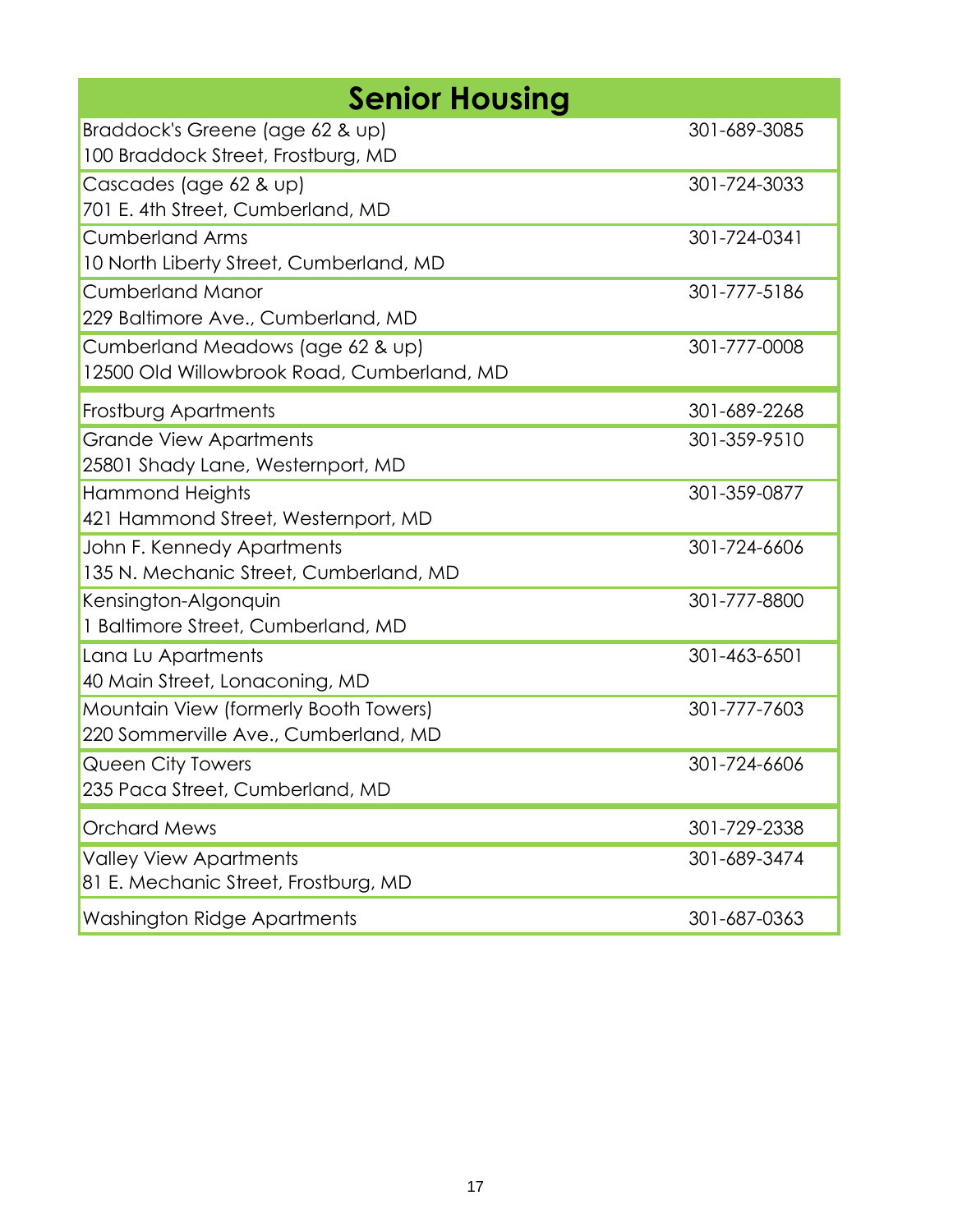| <b>Assisted Living Facilities- Outside Allegany</b> |                  |              |
|-----------------------------------------------------|------------------|--------------|
| Autumn Assisted Living                              | Hagerstown, MD   | 301-766-9202 |
| Charlotte's Home I & II                             | Boonsboro, MD    | 301-432-2415 |
| Cherry Hill                                         | Accident, MD     | 301-746-8082 |
| C.J.'s Senior Care                                  | Hagerstown, MD   | 301-791-6186 |
| <b>Colonial Courtyard</b>                           | Bedford, PA      | 814-624-0100 |
| Divine's                                            | Salisbury, PA    | 814-662-4502 |
| Fahrney-Keddy Home & Village                        | Boonsboro, MD    | 301-733-6284 |
| Golden Retreat Assisted Living                      | Hagerstown, MD   | 301-393-3609 |
| Henry Clay Villa                                    | Markleysburg, PA | 724-329-5545 |
| Heritage at Siemon's Lakeview Manor Estates         | Somerset, PA     | 814-444-1844 |
| <b>Holly Place</b>                                  | Hagerstown, MD   | 301-733-3008 |
| Homewood @ Williamsport                             | Williamsport, MD | 301-582-1750 |
| Johnson's Personal Care Facility                    | Meyersdale, PA   | 814-634-5160 |
| Karen Miller's                                      | Confluence, PA   | 814-395-5812 |
| Katie Miller's                                      | Confluence, PA   | 814-395-3159 |
| Loyalton of Hagerstown                              | Hagerstown, MD   | 301-733-3353 |
| Mallard House Personal Care                         | Somerset, PA     | 814-445-4663 |
| Miriam Grahams                                      | Clearville, PA   | 814-767-9580 |
| Nelda Tasker                                        | Oakland, MD      | 301-334-3387 |
| North Holly Place                                   | Hagerstown, MD   | 301-791-3854 |
| The Patriot-A Choice Community                      | Somerset, PA     | 814-445-4549 |
| <b>Rest Assured</b>                                 | Meyersdale, PA   | 814-634-0567 |
| Rose Terrace                                        | Oakland, MD      | 301-334-2953 |
| Somerford Assisted Living                           | Hagerstown, MD   | 301-791-5118 |
| Somerford Assisted Living                           | Hagerstown, MD   | 301-791-5118 |
| Village at Robinwood/Ravenwood Lutheran             | Hagerstown, MD   | 240-420-4119 |
| Williamsport Retirement Village                     | Williamsport, MD | 301-223-7971 |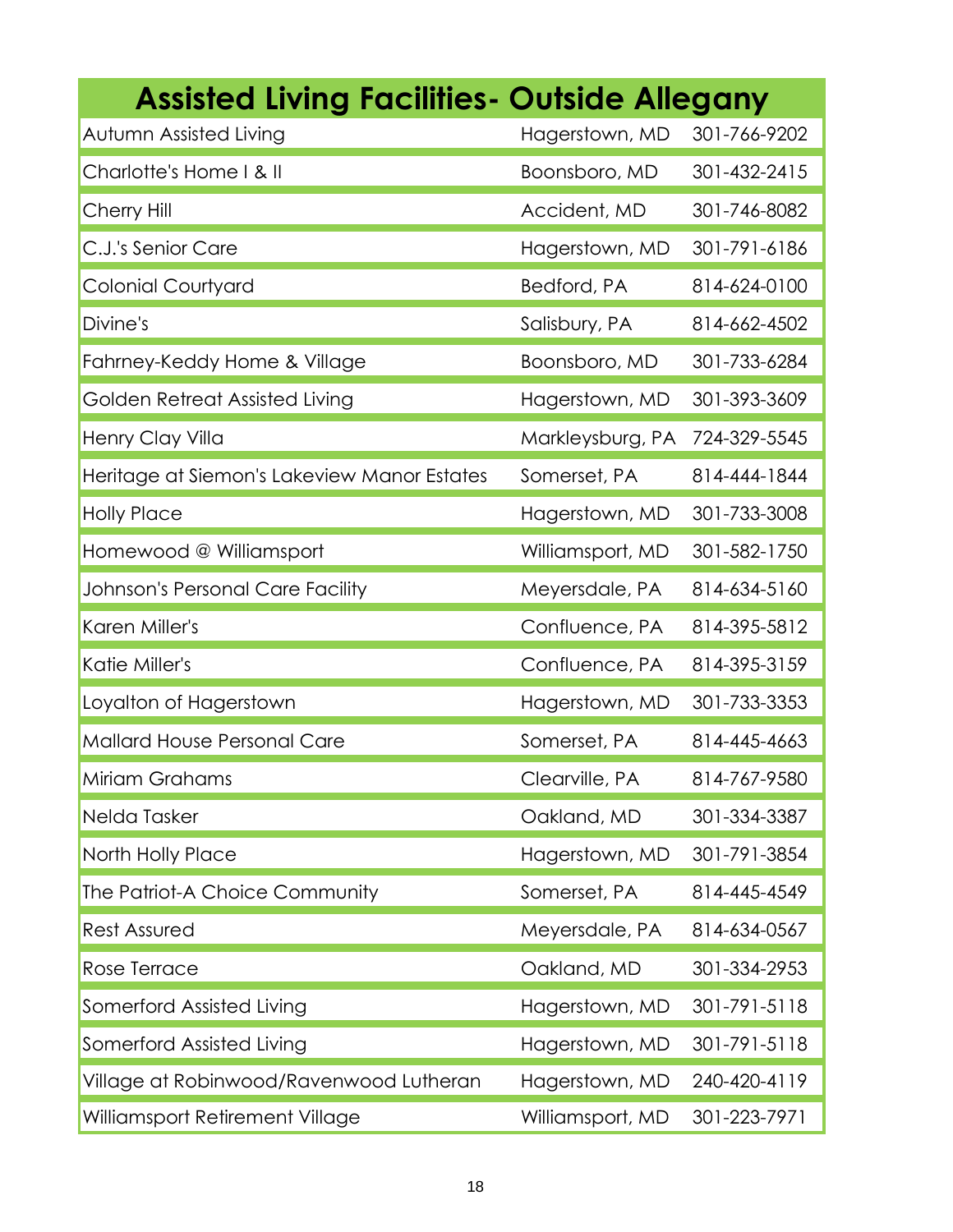| <b>Local Nursing Homes</b>                                                                   |     |                                          |
|----------------------------------------------------------------------------------------------|-----|------------------------------------------|
| Allegany Health Nursing & Rehabilitation<br>730 Furnace Street<br>Cumberland, MD 21502       |     | 301-777-5941<br>FAX 301-777-2300         |
| Golden Living Center<br>512 Winifred Road<br>Cumberland, MD 21502                            |     | 301-724-6066<br>FAX 301-724-6319         |
| Oakland Nursing & Rehab<br>706 E. Alder Street<br>Oakland, MD                                |     | 301-334-2333<br>FAX 301-334-3345         |
| Dennett Road Manor<br>1113 Mary Drive<br>Oakland, MD 21550                                   |     | 301-334-8700<br>FAX 301-334-8347         |
| Devlin Manor Nursing Home<br>10301 Christie Road, N.E.<br>Cumberland, MD 21502               |     | 301-724-1400<br>FAX 301-724-1784         |
| Egle Nursing Home<br>57 Jackson Street<br>Lonaconing, MD 21539                               |     | 301-463-5451<br>FAX 301-463-5456         |
| Frostburg Village Nursing Home<br>1 Kaylor Circle<br>Frostburg, MD 21532                     |     | 301-689-7504<br>FAX 301-689-3586         |
| Goodwill Mennonite Home, Inc.<br>891 Dorsey Hotel Road<br>Grantsville, MD 21536              | FAX | 301-895-5194<br>ext. 204<br>301-895-3957 |
| Lions Center for Rehabilitation & Ext. Care<br>901 Seton Drive, Ext.<br>Cumberland, MD 21502 |     | 301-722-6272<br>FAX 301-722-0754         |
| Moran Manor Nursing Home<br>25701 Shady Lane, S.W.<br>Westernport, MD 21562                  |     | 301-359-3000<br>FAX 301-359-0121         |
| WMHS Frostburg Nursing & Rehabilitation Center<br>48 Tarn Terrace<br>Frostburg, MD 21532     |     | 301-689-1391<br>FAX 301-689-6251         |